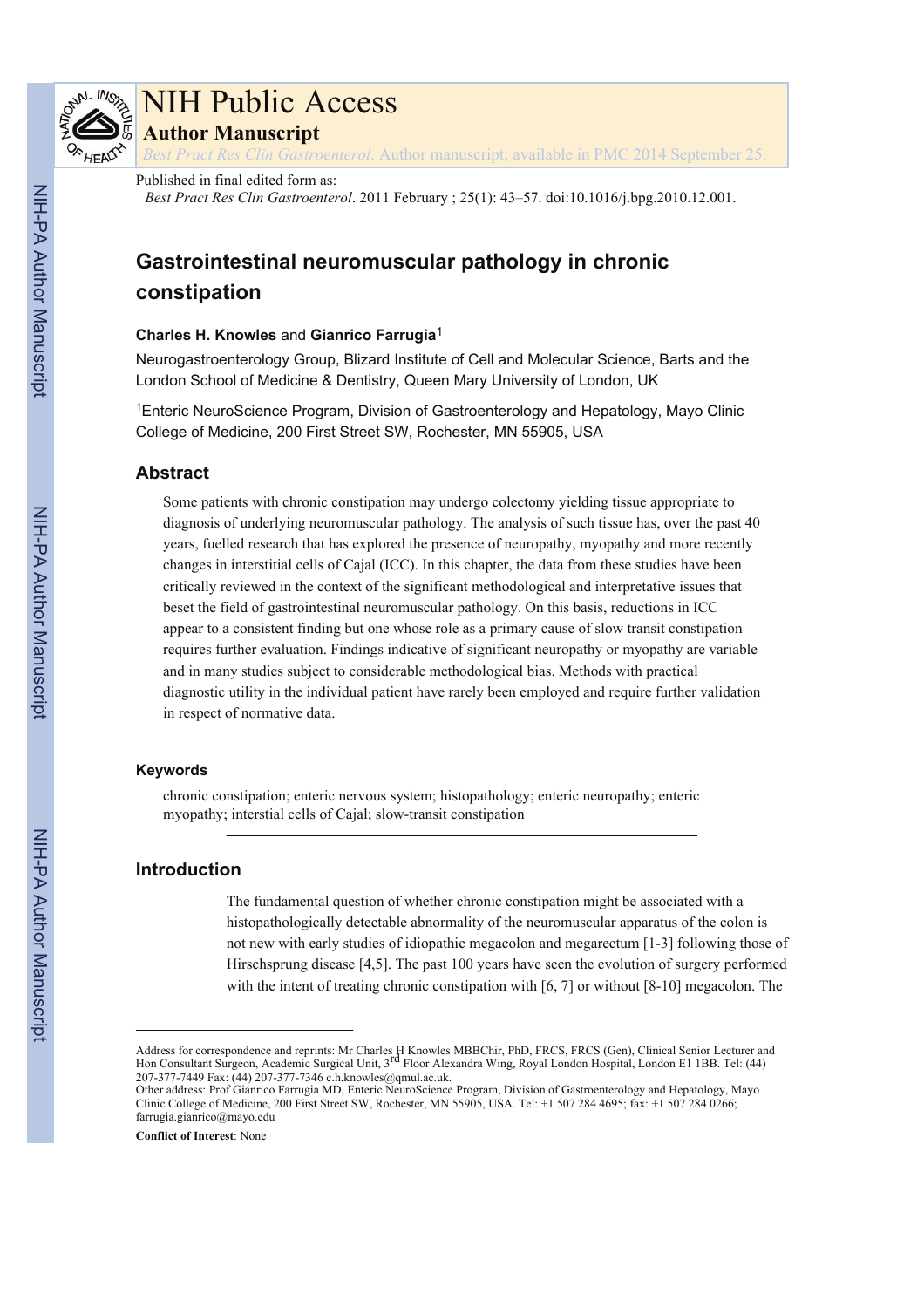examination of tissue thus derived has paralleled changes in popularity of colectomy as a surgical approach. Many histological studies thus date from the 1980s and 1990s when colectomy was most popular [10-14] but have declined in number as surgeons began to appreciate that, aside from potential for serious complications, long-term functional outcomes were highly variable [15,16]. The question however remains pertinent as newer minimally invasive approaches continue to be developed [17-20] with the possibility in the future that histopathology could guide management.

The interpretation of data on histological abnormalities in chronic constipation raises several methodological and ontological issues:

- **1.** Are tissues studied from slow transit constipation representative of the 'average' patient with idiopathic chronic constipation?
- **2.** Are histological methods used technically valid?
- **3.** Do findings actually deviate from normality (i.e. are there qualitative or quantitative differences compared to adequately studied controls)?
- **4.** Do findings have a causal relationship with the observed clinical phenotype?

The reader may not be surprised to discover that these issues have only rarely been addressed by studies of chronic constipation to date. Indeed, the vast majority of studies described in this review fail on most counts. These points must be addressed to facilitate understanding of the results of this review.

**Patient selection—**The data provided are necessarily those from patients undergoing colectomy. Thus patients with other forms of chronic constipation e.g. evacuation disorder have rarely been studied. The evolution of colectomy to date has progressed from the early abdominal surgery era when colectomy was performed for a variety of oft spurious indications [8], through unselected cases of severe constipation (a mix of megacolon, pseudo-Hirshsprung's disease, cathartic and normal caliber colons) [10, 21], to the modern era where the procedure is only performed on a highly selected population of patients with physiologically defined idiopathic STC [13,22]. Thus it must be appreciated that historical studies suffer not only from having outdated histologic methodologies but also of having a case mix that is probably not representative of current chronic constipation patients. Furthermore, even now, there can be no doubt that patients submitting themselves for surgery *de facto* have medically refractory slow transit constipation and may thus not represent the 'average' idiopathic constipation patient. This selection bias must be appreciated in the interpretation of review data.

**Methodological considerations—**The delineation of techniques and reporting for the histopathological evaluation of GI neuropathology has been the subject of recent international consensus with guidelines published that are applicable to the general pathologist [23]. Of relevance to the constipation literature, and particularly in relation to the diagnosis of neuropathy, these guidelines make recommendations on the acquisition, processing and staining of tissue sections. These are discussed where pertinent to the review data.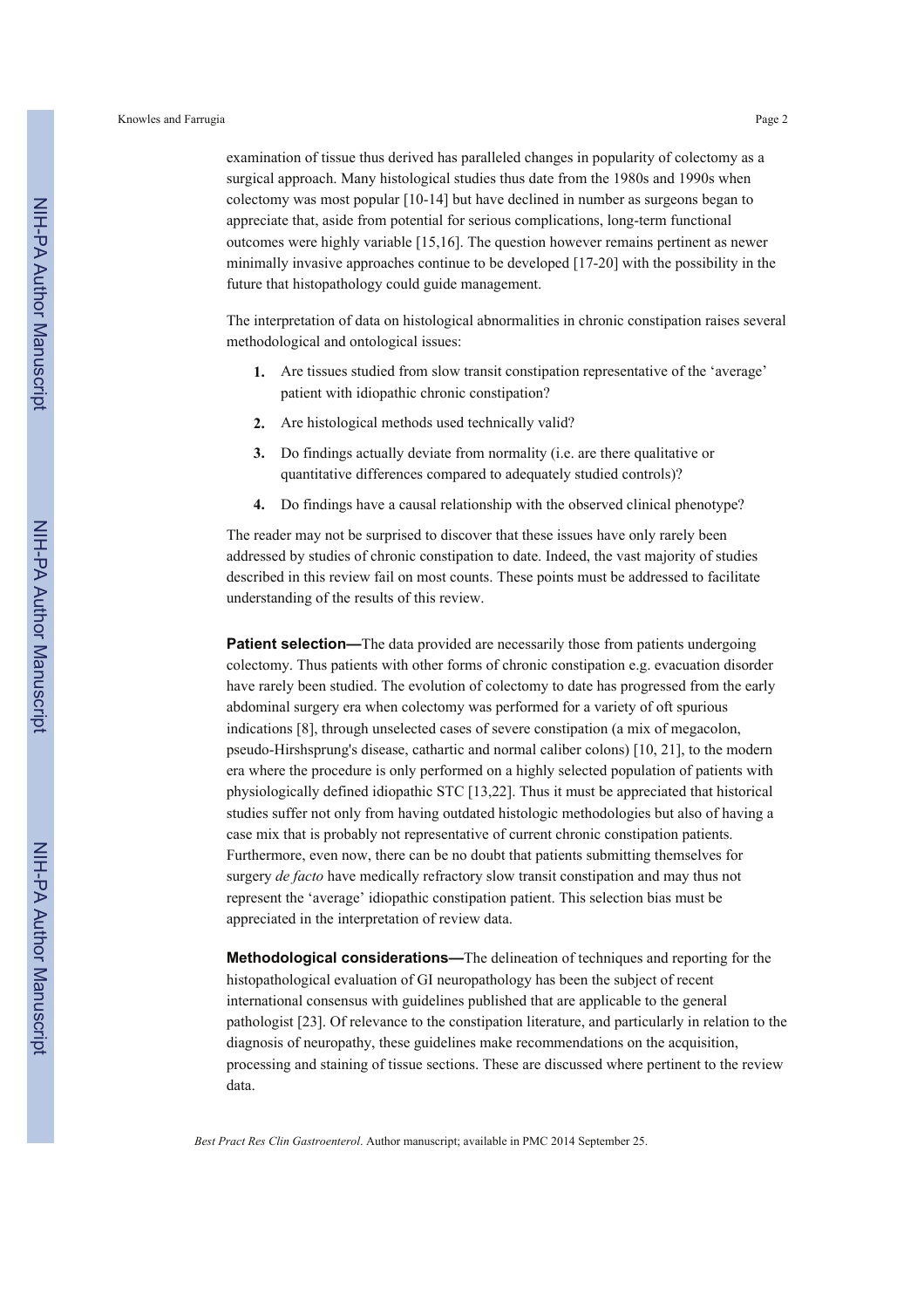**Delineation of abnormality—**The recent publication of the London Classification of GINMP delivered a comprehensive list of histological phenotypes which, on the basis of robust diagnostic criteria, can be safely made by pathologists (using technical standards from the above guidelines)[24] for a spectrum of GINMD. For idiopathic STC, these are:

- **•** Neuropathy
	- $Hypoganglionosis \pm degenerative$  neuropathy
	- **–** Intestinal neuronal dysplasia (IND)-type B
	- **–** Lymphocytic ganglionitis
	- **–** Abnormal neurochemical coding
- **•** Myopathy
	- **–** Amphophilic inclusion bodies
- **•** Abnormal ICC networks

It should be noted that the diagnostic criteria for defining these histological phenotypes were necessarily highly conservative being based on the ability to diagnose abnormality in the individual rather than observe group differences (as in many research studies). Indeed, the technical guidelines [23] while defining the qualitative criteria of several conditions necessarily deferred a detailed discussion of normal ranges of different cell types that might allow for more subtle quantitative diagnoses due to the perception that published normative data were inadequate. This perception has been confirmed by systematic review of published quantitative data for elements of the human enteric nervous system. The classification also omitted some findings that have been reported in GINMD (including in chronic constipation) on the basis that the findings had not been corroborated by 2 research groups. The results of this review include some histological phenotypes omitted from the London Classification.

**Relationship to disease—**The London classification allocated classified histopathological phenotypes to one of two basic categories reflecting their relationship to recognised clinical entities. These were: AETIOLOGIC: observed GINMP finding(s) is(are) diagnostic of a well-characterised disease with established cause and/or natural history and thus provide strong evidence of a pathogenic mechanism, and MORPHOLOGIC (ASSOCIATED) CHANGES: observed GINMP findings can be considered definite morphological abnormalities, i.e. findings are clearly identifiable and are not seen in normal tissue, but provide only weak evidence of pathogenic mechanism. The findings may or may not be causally related to observed clinical entities. For STC, all the above listed histological phenotypes were allocated to the MORPHOLOGIC (ASSOCIATED) category [24] reflecting consensus that causation could not be implied on current evidence.

### **Methods & Scope**

The review is focused on human pathology as evident using histological techniques but includes, where supportive, those data from in-vitro functional studies using diseased human tissues. A systematic review is not possible in this field due to the paucity of quality studies.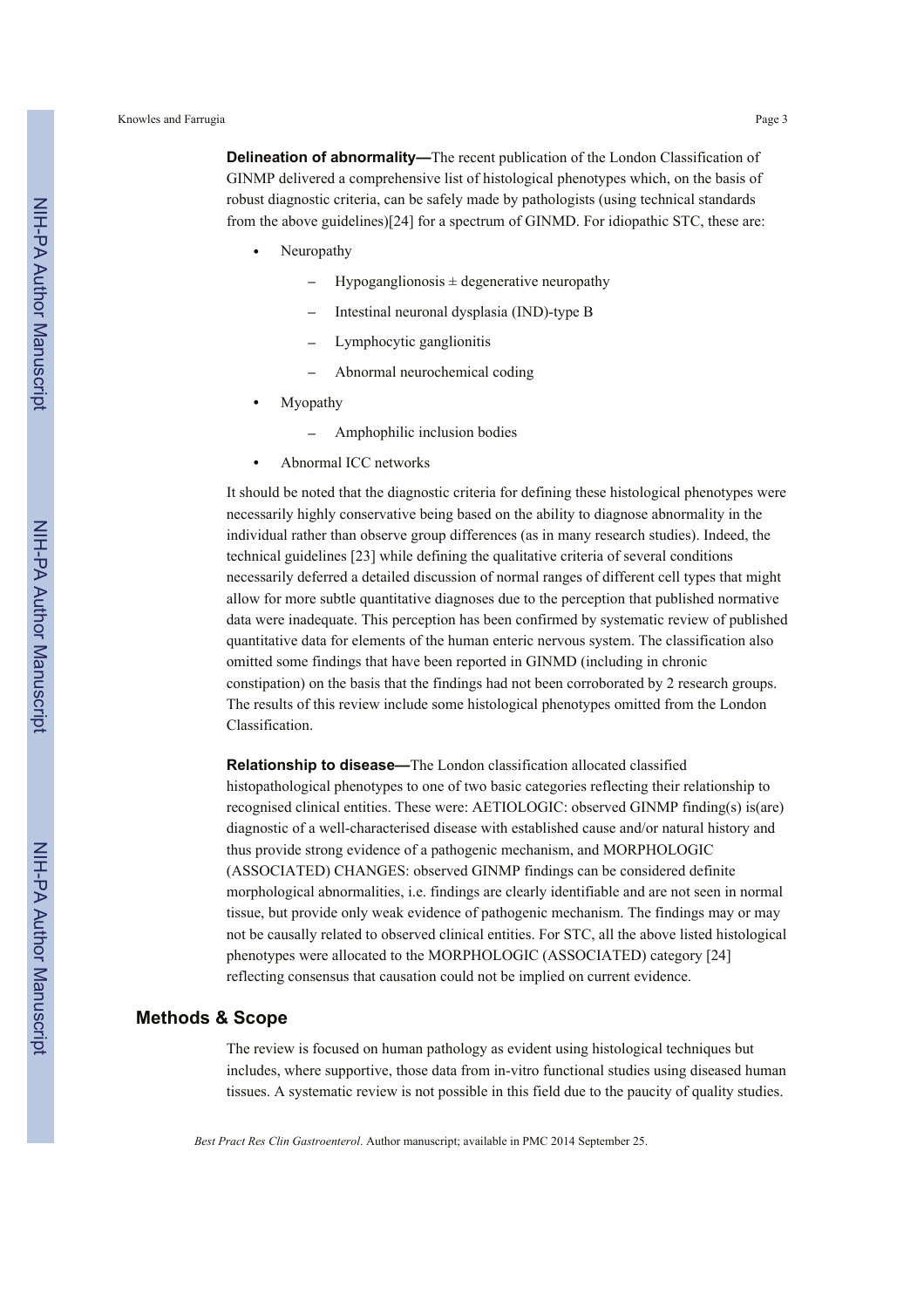The review has however utilized standard key word and MeSH literature searches (Pubmed 1947 to date inc. MEDLINE & OLDMEDLINE) with these supplemented by an in depth bibliography compiled by the authors and other experts in the field (from the international working group). One author was contacted regarding duplication of data. To remain comprehensive, this review includes all studies in the English Language that document histological data from patients with chronic constipation regardless of patient numbers. The review addresses paediatric and adult idiopathic chronic constipation i.e. that without a defined systemic cause and has excluded studies of patients with secondary constipation such as Parkinson's disease which has its own distinct literature [25]. It also excludes those studies in which the patients are primarily those with idiopathic megacolon, megarectum or Hirschprung disease. The results have been organized in a manner that permits the reader to clearly identify the quality of study, particularly in terms of fulfilling selection, methodological and diagnostic criteria outlined above.

### **Neuropathy**

Neuropathy can be defined as the presence of 'an abnormal number or phenotype of neurons'. With reference to the GI tract this necessarily implies an abnormality of intrinsic neurons of the enteric nervous system (ENS). Such enteric neuropathy occurring in the colon has been suggested as a primary cause of chronic constipation since 1969 [26].

### **Hypoganglionosis ± degenerative neuropathy (London Classification 1.2.1 and 1.4)**

**Patient selection—**The majority of data in this area relate to idiopathic slow transit constipation although earlier studies include less selected groups of patients including those who may have suffered neuronal damage from now outdated neurotoxic laxatives [27].

**Methodological considerations—**A reduction in number of neurons with or without degenerative forms should now only be made on the basis of a combination of H&E staining and immunohistochemistry using well established antibodies to several neuronally associated antigens [23,24]. Few studies meet these criteria with many historical studies relying on impractical or capricious methods. Silver staining requires specific mention in this respect because the received wisdom that a primary neuropathy is the cause of chronic constipation has largely been based on studies using this technique. Neurons contain several types of filamentous proteins serving as cytoskeleton or as part of the intracellular transport system of the cell. One method to histologically study the neurofibrillar system uses silver impregnation, which was pioneered by Golgi and further developed by Bodian and others [28-30]. It was introduced into the neuropathology of the GI tract in 1967 by Smith [31]. From the early 1980s, several reports were published on neuronal damage of the enteric nervous system based on Smith's method mainly by Schuffler's group at the Mayo Clinic [32-37] but also from some other centres [38]. 50 µm thick frozen tangential / horizontal sections, prepared with a 'sledge' microtome that is not generally available in most general pathology laboratories, were stained with silver nitrate revealing two types of neurons: argyrophilic and argyrophobic. The staining gives good cytomorphology of perikarya, axons and dendrites but, as with other silver impregnations, it is very susceptible to precipitation of the silver. Despite its undoubted advantages in terms of qualitative and quantitative analysis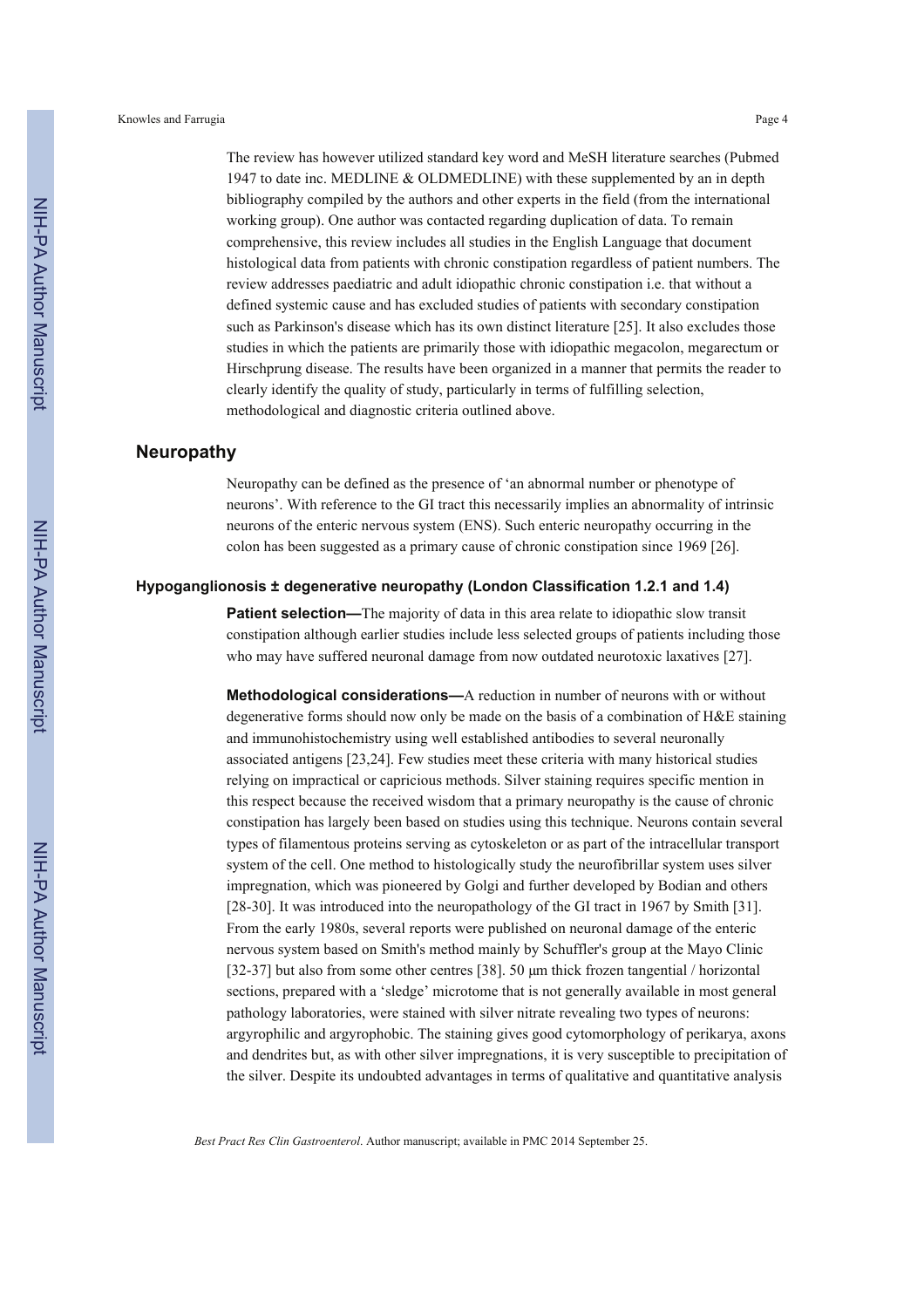of neurons, silver staining is a capricious method even in experienced hands that is very susceptible to artefacts, labour intensive and requires a large tissue sample. Other methods that require enzyme histochemistry on frozen sections are also no longer recommended because of the impracticality and expertise required for this approach [23].

**Diagnostic criteria—**Central to the diagnosis of hypoganglionosis in an individual patient is the ability of the pathologist faced with appropriately stained sections to determine if the number of neurons or ganglia fall outside (below) the normal range. Despite 40 papers in the published literature to date, insufficient data exist regarding the normal density and distribution of submucosal or myenteric ganglion cells across the age spectrum to diagnose partial deficiency of neurons except in severe cases in which the majority of ganglion cells are missing (as seen in the distal transition zone of HSCR resections). Robust normative data are lacking for either H&E or immunohistochemically-stained sections. Thus comment can only be made on severe qualitative reductions in neurons or ganglia. Several studies have however demonstrated more subtle group differences in numbers of neurons or ganglia and these are reviewed.

In contrast to hypoganglionosis, the diagnosis of degenerative neuropathy can be made in an individual but requires considerable experience. Abnormal appearances can include hypertrophy, central chromatolysis, (swollen/ballooning degeneration), hypoxic alterations, inclusions or coarse granules and occasionally, oxyphilic change. The most seriously damaged nerve cells may undergo programmed cell death (e.g. apoptosis) and necrosis. Distinguishing artefactual changes from subtle degenerative features requires experience, and a definitive diagnosis should not be made unless unequivocal degenerative features are present. Enteric ganglionitis (below) is a common accompaniment.

**Studies using H&E and immunohistochemistry (IHC)—**In colonic tissue from patients with STC, routine light microscopy using only H&E staining has failed to identify a persistent abnormality other than melanosis coli [10,21,39] with only 2 studies finding variable or non-specific abnormalities in small proportions of those studied [40,41]. Table 1 shows those studies in which both H&E and IHC methods have been used. Pan-neuronal markers used in studies of the colon in patients with STC include neuron-specific enolase (NSE), protein gene product 9.5 (PGP 9.5), the satellite cell marker S100 protein and neurofilament stains. Early reports did not note decreases in numbers of neurons or ganglia. This is in contrast to some later studies (representing about 50% of the whole) that suggest that group differences indicative of oligoneuronia  $\pm$  hypoganglionosis were present. It should be noted however that the seminal studies in this regard used methods that are not practical for clinical use. For instance, the two papers by Wedel et al., used microdissected whole-mounts with morphometric analyses [42, 43] whereas others have used counts per area based on epifluorescence microscopy [44, 45] or volume reconstructions [46]. In contrast, using standard methods, Knowles et al., reported that when cases were viewed individually there were no evident changes in neuronal number or convincing evidence of degeneration in any of 36 patients with STC [47].

**Silver staining and other methods—**Several studies have reported morphological abnormalities of the colonic innervation using silver staining following the description in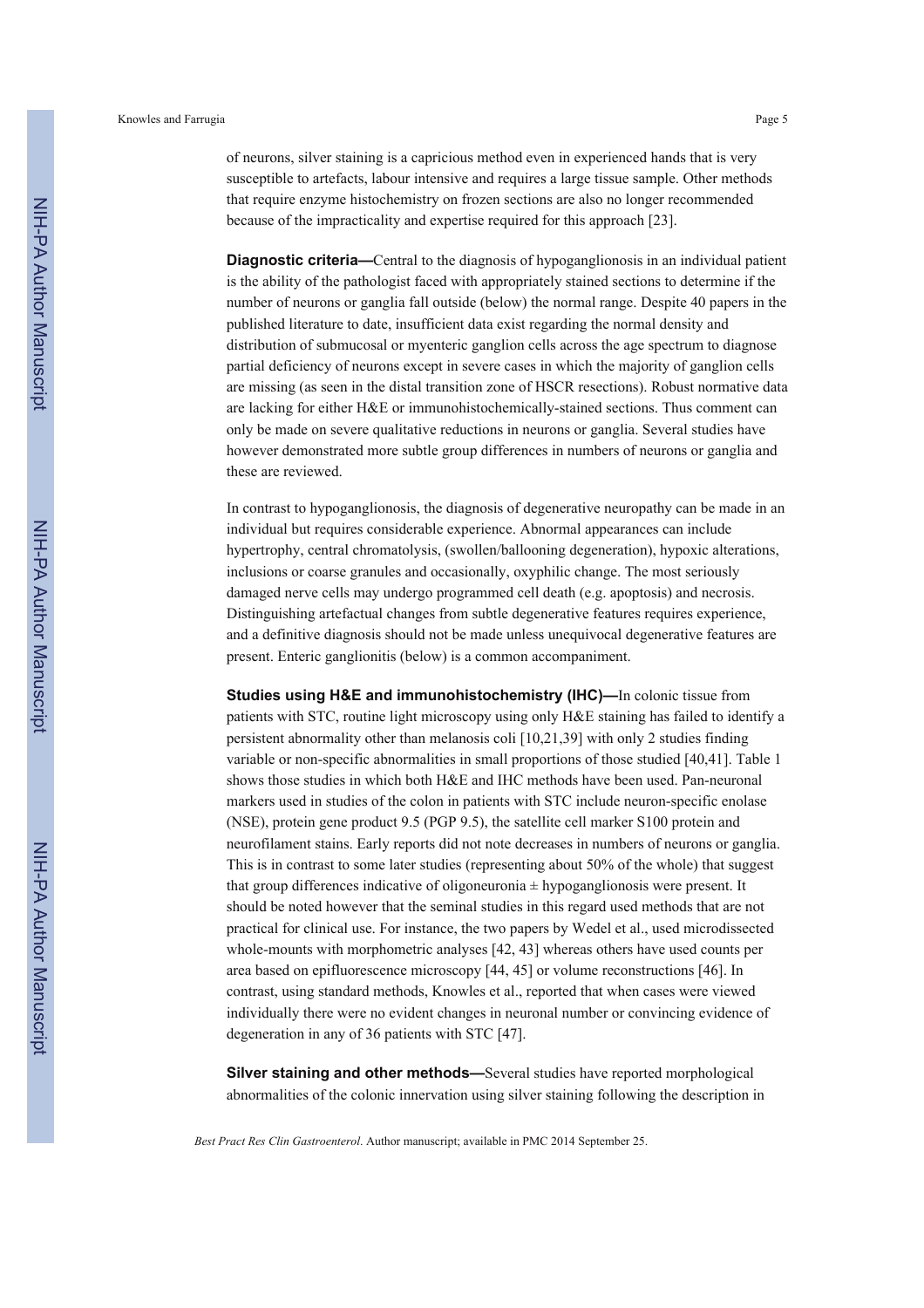1969 of a single patient with childhood onset constipation and inflammatory and degenerative neuropathic changes [26]. Several studies of patients with severe idiopathic constipation without proven STC report argyrophilic degeneration of the myenteric plexus, with or without associated Schwann cell hyperplasia [37, 55, 56]. Notably, Krishnamurthy *et al.* [37] in their widely-cited, semi-blinded and controlled study of 12 patients noted a reduction in the total number of argyrophilic neurones coupled with morphological abnormalities. Preston *et al.* [10] suggested that there was a loss of the argyrophil plexus in 9 / 10 patients with proven STC, with associated Schwann cell hyperplasia. Two subsequent studies have confirmed Krishnamurthy's findings using silver staining in un-blinded studies of 12 and 25 colons respectively [57,58]. Oligoneuronal hypoganglionosis has also been shown using enzyme histochemical techniques on whole mount frozen preparations with morphometric measurements. Two studies of 7 children [59] and 12 adults [60] with STC who were already deemed by 'histopathological diagnosis' to be hypoganglionic were confirmed to have reduced numbers of neurons and ganglia.

### **Intestinal neuronal dysplasia type IIB (IND type IIB) (London classification: 1.3.2)**

IND type IIB refers to the diagnosis of submucosal hyperganglionosis and is currently based on the finding of greater than 8 nerve cells in  $\geq$ 20% of at least 25 ganglia [61, 62]. It has only been established with enzyme-histochemically stained (lactate dehydrogenase), 15  $\mu$ mthick frozen sections and no analogous quantitative criteria exist for the recognition of 'giant' submucosal ganglia in H&E or immunohistochemically stained paraffin sections. The diagnosis is most relevant to young children with infantile onset of chronic constipation where it may represent a developmental delay of ENS maturation limited to the submucosal plexus [63,64]. The diagnosis should however not be rendered in patients under the age of 1 year because giant ganglia and clinical findings often disappear as infants age. The overall contribution of this histological finding to pediatric and adult forms of chronic constipation remains highly contentious.

### **Lymphocytic ganglionitis (London Classification 1.5.1)**

Inflammatory infiltrates in the myenteric plexus have proven significance in a number of acquired primary and secondary GINMD [65-67]. Gross infiltrates can be diagnosed from H&E sections but smaller quantitative estimations require IHC. On the basis of contemporary methods and defined cut-offs [23], significantly increased numbers of lymphocytes in or around ganglia have only been reported in one controlled study of 28 full thickness jejunal biopsies from patients of whom only 2 had STC [68].

### **Abnormal neurochemical coding (London Classification 1.7)**

There are no firm current diagnostic criteria based on IHC to define abnormalities of neurochemically-defined subsets of neurons in individuals with GINMD [23]. Nevertheless, in relation to the putative effects of an imbalance of neurotransmitters, numerous studies have used a variety of methods (staining and assay) to demonstrate group alterations in the expression of one or more neurotransmitters (the majority of which are neuropeptides) or their enzyme markers in the large intestine of patients with constipation. Studies have been performed on neurotransmitters thought to be predominantly inhibitory: NO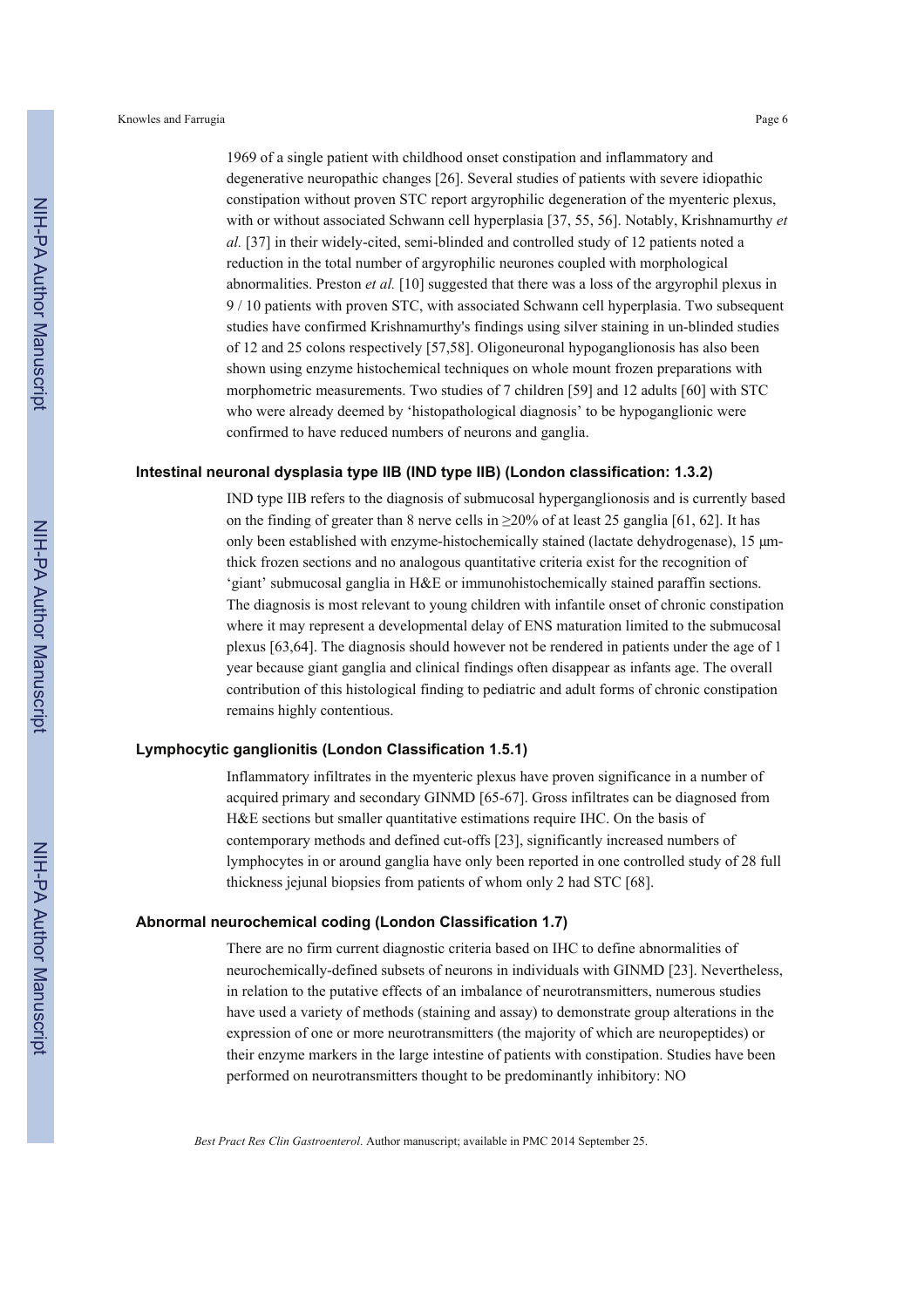[44,45,52,69,70], VIP [51,69,71-74]; NPY [44,71-73]; or excitatory: SP [44,51,71-75], ACh [44,45]. Table 2 demonstrates the wide inconsistency of results with the most frequently studied neuropeptides. For example, considering only studies with physiological selection for STC, decreased [51], increased [74], and unchanged [73] levels of VIP have been demonstrated by immunoassay, and similarly, decreased [51], increased [69] or unchanged [44, 71] VIP immunoreactivities have been shown by immunostaining. Further, many of these findings are limited to changes in numbers of nerve fibers rather than neurons and thence only in certain colonic regions.

In those studies that focus on neuronal staining, the interpretation of such changes is challenging without the concurrent use of a pan neuronal marker to determine whether observed changes represent an absolute reduction in number of a particular neurochemically defined subset of neurons or plasticity in a stable neuronal population. On this note, the Flinders group used methods that are well established in their laboratory [76] to detail significant reductions in cholinergic and increases in nitrinergic neuron subpopulations [45]. Such findings corroborate with in-vitro studies showing release reduced release of acetylcholine (ACh)[77], and increased release of inhibitory neurotransmitters (NO, ATP) [78] to electrical field stimulation.

### **Other histological findings**

There are several reports of histological findings with potential biological rationale that are not considered currently to be valid diagnostically. The first, numbers of nerve fibres in the muscularis propria, has relevance to some of the studies of neurochemical coding (table 2) and others using either neuronal associated antigens or silver staining [37]. There are several reports of significantly decreased [46, 50,81,82]; or increased [49] immunohistochemical densities of nerve structures (variably described as nerve fibres, enteric neurofilaments and small axonal fibres) as determined by subjective or automated counting methods. While these changes may have potential pathophysiological importance [83], aside from the contradictory nature of findings, there are no current standardized methods or robust normative data to render diagnostic utility to such measurements.

Schwann cell hyperplasia has been reported by silver staining in some patients with degenerative neuropathy [10,26]. Now better termed reactive gliosis, excessive focal accumulation of glial cells around degenerating neurons may be considered as an adjunct to diagnosis of neuropathy [23]. However, normative data for number of glial cells are sparse in the literature with only 3 studies of the colon, which used different methods of immunostaining, counting, and data presentation. Further, counting glia is not easy by H&E staining alone and other more complex methods are not generally applicable. In relation to STC, findings vary from those using silver staining (increased) to those showing significant decreases [54] or increased ratio to neurons [43] using immunostaining.

Practice points

• The diagnosis of enteric neuropathy is subject to methodological issues that negate the findings of many research studies;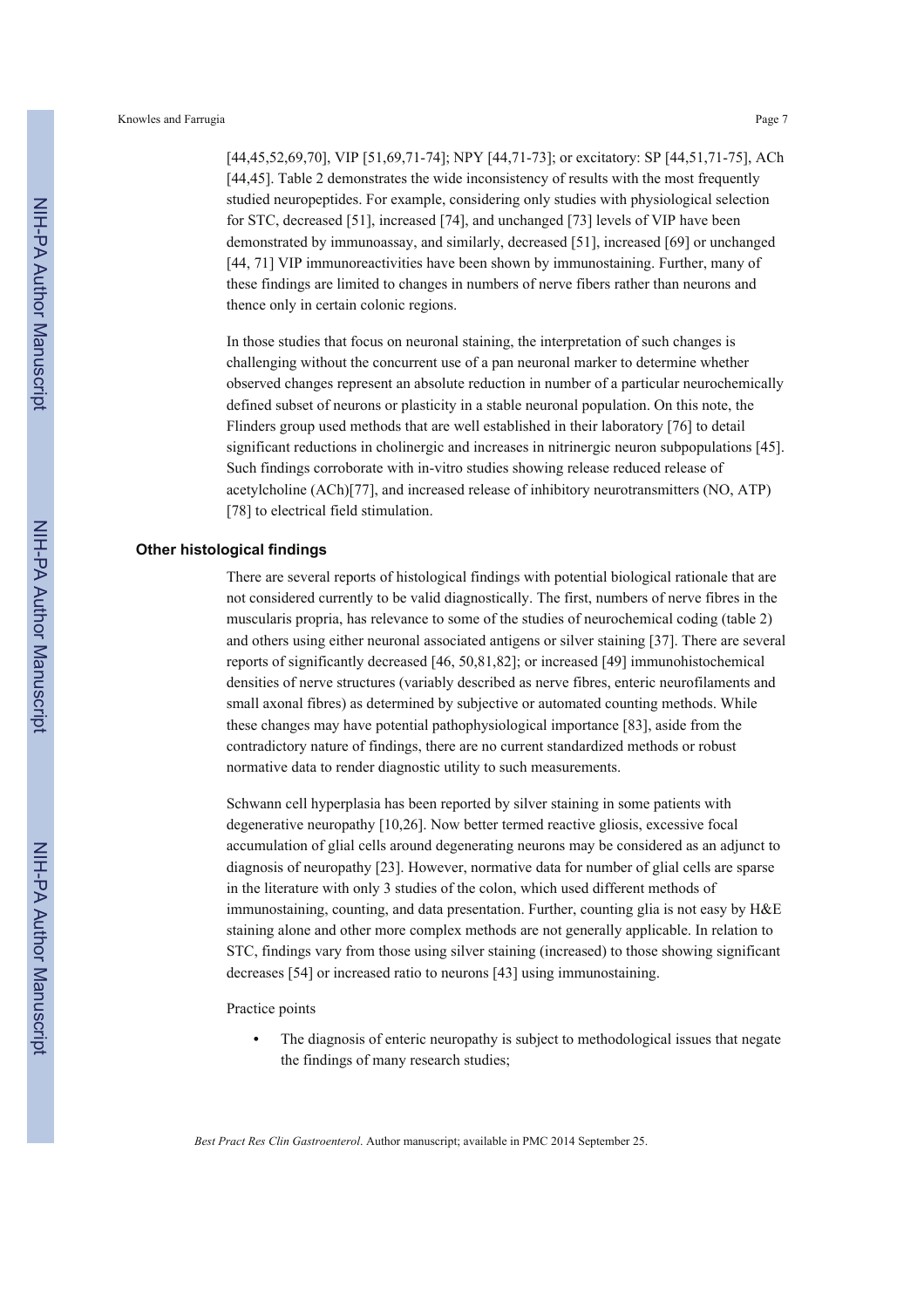- **•** Neuropathy based on current diagnostic criteria is probably not a common finding in chronic constipation;
- **•** Changes in functional subsets of enteric neurons or glia may have biological relevance but have little current diagnostic utility.

### Research agenda

- **•** Studies that utilize agreed contemporary techniques and diagnostic criteria are required;
- **•** Normative data are lacking and are urgently required to diagnose quantitative changes.

### **Myopathy**

Several hereditary and systemic disorders are associated with gastrointestinal smooth muscle abnormalities and constipation. These include familial visceral myopathy, hereditary visceral myopathy, megacystis microcolon and scleroderma. There is therefore an existing association of abnormalities in smooth muscle and constipation. This is not surprising, given that smooth muscle cells are the final effectors of propulsive activity in the gastrointestinal tract. It is therefore reasonable to assume that abnormalities in the smooth muscle layers of the gastrointestinal tract could also contribute to chronic idiopathic constipation. This assumption is also supported by physiological data in-vivo where ambulatory 24 hour colonic manometry showed features suggestive of a myopathy in 24% of select patients with STC [84]. It is supported by some in-vitro data from organ bath studies of colonic muscle strips from patients with constipation [78, 83] but not by others [85]. Despite this, there is remarkably little known about myopathies in chronic idiopathic constipation and slow transit constipation at a tissue level.

**Methodological issues & diagnostic criteria—**Gross developmental alterations in muscle layering, degenerative and inflammatory changes are usually evident on H&E staining with supplemental information provided by other tinctorial (e.g. trichrome stain or van Gieson preparations) or immunohistochemical (e.g. alpha smooth muscle actin) techniques. Transmission electron microscopy (TEM) represents an adjunctive investigation. Experience, particularly in relation to distinguishing artifactual changes, is essential. A major hurdle to research in this area is the lack of a well accepted, sensitive and specific marker for gastrointestinal smooth muscle cell abnormalities. The most rigorous study to date is from Wedel et al [86]. They studied Hirschsprung's disease, idiopathic megacolon and 13 patients with slow transit constipation was well as 12 controls and stained the tissue for smooth muscle  $\alpha$ -actin, smooth muscle myosin heavy chain, smoothelin and histone deactylase-8. Transmission electron microscopy showed smooth muscle abnormalities in all 13 patients. Smooth muscle  $\alpha$ -actin was abnormal in the longitudinal smooth muscle layer in 2/13, smooth muscle myosin heavy chain in 7/13, smoothelin in 8/13, and histone deactylase-8 in 7/13. In those labeled as abnormal, there were differences between the markers in involvement of circular muscle, longitudinal muscle or both. These data suggest that the most commonly used marker, smooth muscle  $\alpha$ -actin may lack sufficient sensitivity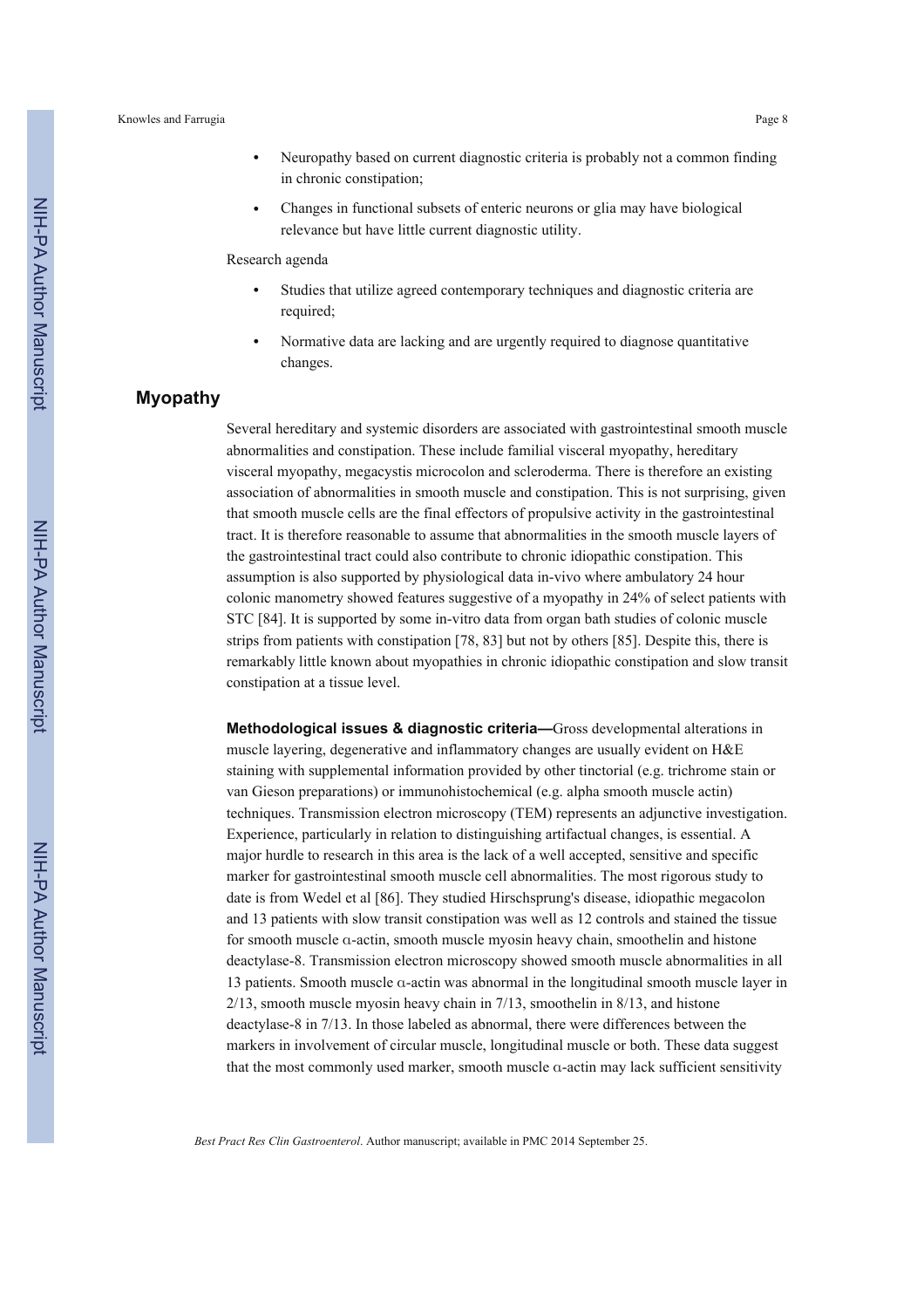to detect subtle alterations that could be indicative of myopathy and that these might be better sought by more rigorous immunohistochemical profiling and TEM.

Most histological series report no evidence of the well established degenerative or inflammatory forms of myopathy in patients with chronic idiopathic constipation with or without defined STC with only one study showing a minority  $(4/36)$  patients with degenerative changes  $\pm$  fibrosis [47]. Accepting that many phenotypes included within the London Classification [24] may not have been systematically sought in many studies, the only finding currently documented in idiopathic STC is that of one of the 3 recognized forms of myocyte inclusions.

### **Amphophilic inclusion bodies (London Classification 2.4.2.2)**

Intestinal smooth muscle inclusion bodies have been reported in a variety of systemic conditions and have also been reported in slow transit constipation [47]. In that paper, inclusion bodies were detected in ascending and sigmoid colonic and ileal specimens from normal subjects and the frequency of patients with inclusions increased with age. Of 25 patients with idiopathic slow transit constipation studied, inclusions were found more often than in controls (ascending colon 50% versus 19% in controls and descending colon 43% versus 20%). Interestingly, similar findings were also found in the ileum, with more inclusion bodies in the slow transit constipation group. The authors suggested that the inclusions were a result of denervation but this hypothesis was not directly tested and the exact makeup of the inclusion bodies has not yet been established.

### **Other histological findings**

Two other reported changes merit some discussion. The first, thickening of the circular muscle layer has been reported in chronic constipation [49] but is subject to enormous methodological variability. The second, 'atrophic desmosis' - a total or focal lack of the mesh network of collagen tissue in particular between the circular and longitudinal muscle layer is rendered by the detailed study of connective tissue of the muscularis propria and particularly that surrounding the myenteric plexus. The studies require use of a connective tissue tinctorial stain such as picrosirius red and have thus far been performed on 15µm cryostat sections. The condition has been described in the colon of children with chronic constipation with or withour megacolon, the former termed 'hypoperistalsis syndrome' [87, 88] and has reasonable biological rationale based on clinical [89] and animal studies [90].

### Practice points

**•** Well established developmental, degenerative and inflammatory myopathic phenotypes are at best an uncommon finding in colonic tissues from patients with chronic constipation.

Research agenda

- There are remarkably few data on myopathy in chronic constipation and this should be an area of future research;
- **•** More sensitive immunolabels require evaluation with normal values and the physiological correlates of such changes determined.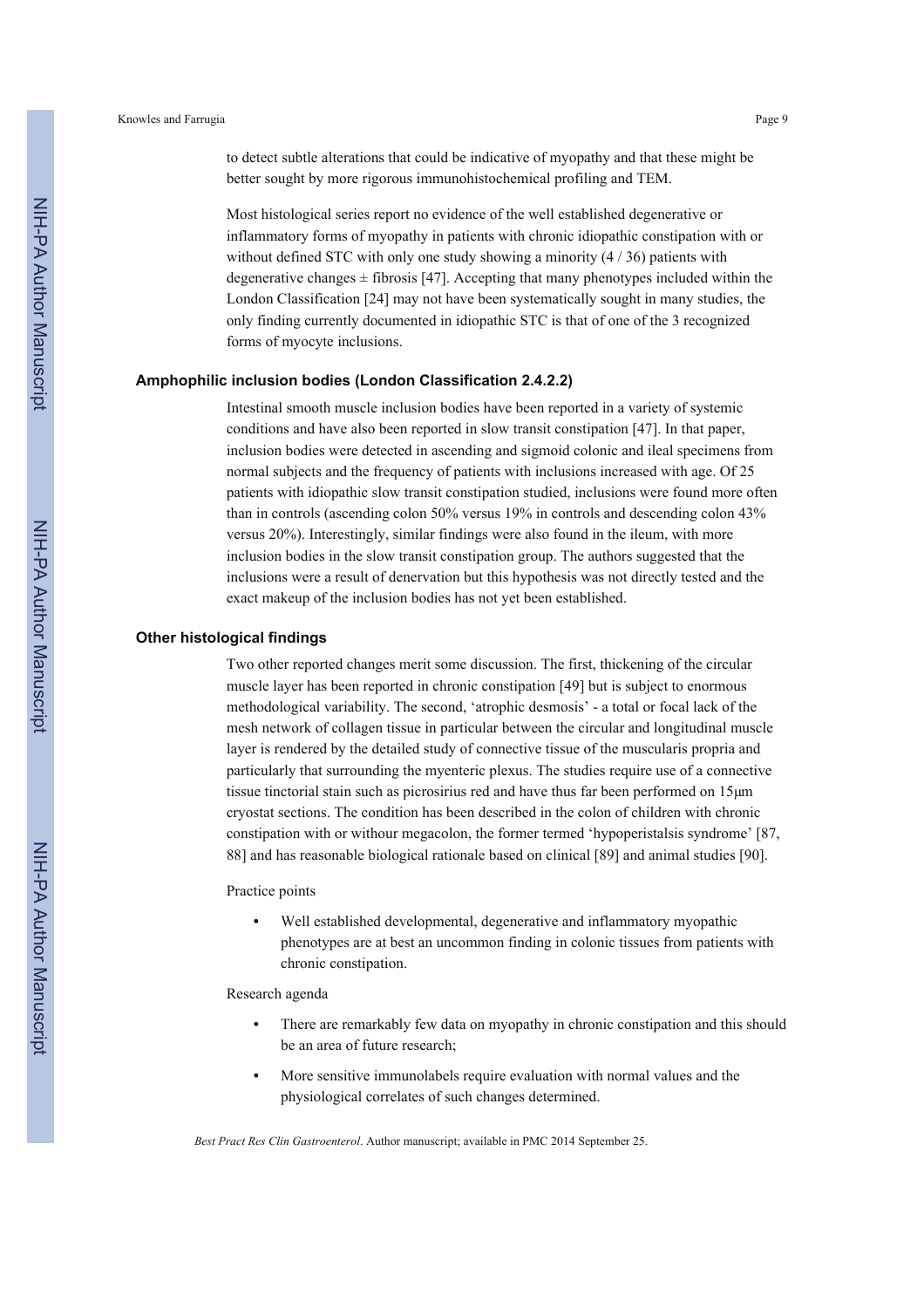## **Abnormal Interstitial Cells of Cajal**

Interstitial cells of Cajal (ICC) are increasingly recognized as important for the control of normal gastrointestinal function, including colonic motility. Since the original paper describing a significant loss of ICC in patients with STC in 2000 [46], there have been many reports confirming this finding.

**Patient selection—**In contrast to neuropathy, all studies have been performed on well characterized patients with physiologically defined STC.

**Methodological and diagnostic considerations—**A diagnosis of abnormal ICC can only be made using receptor tyrosine kinase c-Kit (CD117) or Ano1 (DOG1) immunostaining. Current standard formalin fixation methods, even when coupled with optimal antigen retrieval techniques, underestimate the number of ICC present in a section, and the number of ICC visualized varies according to the anti-kit (CD117) antibody used. For instance, a recent study compared ICC numbers in the human colon when counted using visible light on formalin fixed and paraffin embedded sections compared to immunofluorescence on frozen, paraformaldehyde fixed sections [91]. Even with optimal antigen retrieval, immunohistochemistry on formalin fixed and paraffin embedded sections detected 42% of ICC detected by immunofluorescence in the circular muscle layer of the colon, 38% in the longitudinal muscle and 42% in the myenteric plexus region. This is problematic in a diagnostic sense since these more complex methods investigated in a research context, e.g. thick cryostat sections examined using fluorescent microscopy or whole mount preparations examined using confocal microscopy and other antibodies will be difficult for most to replicate in routine diagnosis. They highlight also that extra care needs to be taken when using immunohistochemistry on formalin fixed and paraffin embedded sections, including using the same antigen retrieval process and labeling controls and diseased sections at the same time. On this basis, current guidelines [23, 24] advise that given the wide variation in normal values, when considering an individual patient, a reduction in ICC numbers should only be reported if more than 50%. Qualitative changes in ICC morphology, whilst not-diagnostic in isolation may accompany ICC loss as may loss of enteric nerves. Another important variable to account for is age. ICC numbers decreased markedly with age with an average of a 13% loss per decade of life in adults [92]. Therefore care must also be taken to find the appropriate control for patients with slow transit constipation. This can be a significant challenge given that most patients with slow transit constipation are young and female while most controls come from resections from colon cancer, usually from an older age group.

### **Abnormal ICC networks (London Classification 3.1)**

Abnormalities in ICC, including mutations in Kit [93, 94], the receptor tyrosine kinase expressed in ICC, have been reported in chronic constipation for both children and adults. Although one study [95], perhaps in relation to methodology, did not report reduced ICC, there is overwhelming evidence for significant reductions in ICC based on group comparisons with controls (Table 3).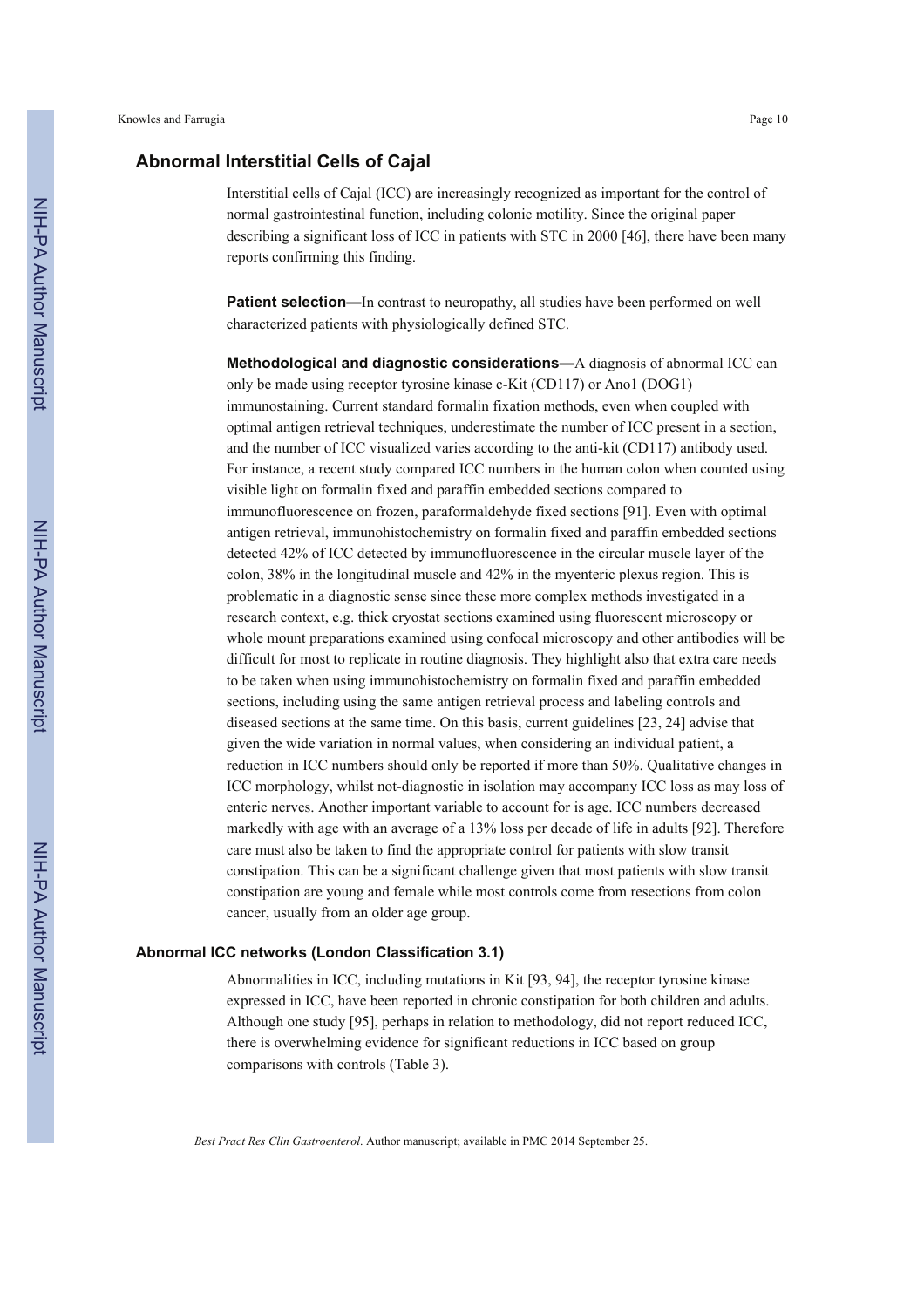A review of the studies published to date suggests that loss of ICC is usually not the only defect seen in slow transit constipation [46,81,82] and that there is frequently a concomitant loss of enteric nerves. This suggests that there is either a common unknown factor that targets both cell types or that loss of one cell type influences the survival of the other. Survival and proliferation of adult ICC is dependent on several factors including Kit, 5HT (serotonin) signaling through the  $5HT_{2B}$  receptor, Ano1, heme oxygenase 1 and neuronal nitric oxide synthase [101]. There is fairly rapid turnover of ICC populations in the gastrointestinal tract with both apoptosis [102] and proliferation of adult ICC seen [103]. Furthermore, stem cells that generate ICC are present in the adult [104]. Loss of any of these factors would affect ICC numbers. Kit is one of the factors that ICC are particularly dependent on for survival and enteric nerves express stem cell factor, the ligand for Kit. However enteric nerve derived stem cell factor does not seem to be required for ICC survival [105] and other sources of stem cell factor, including smooth muscle cells appear to be more critical to ICC survival [106]. Conversely, ICC may themselves releases key messengers that are required for enteric nerve survival. The relationship between loss of ICC and of enteric nerves deserves further study as it may point towards the original insult as well as potential therapies.

**Relationship to disease—**Decreased ICC numbers and abnormal networks have been described not only in constipation but also in several other motility disorders. Such a widespread association raises issues. One is whether ICC loss is part of the disease or is secondary to a subsequent insult such as inflammation or obstruction. Inflammation [107] and obstruction [108] have both been shown in animal models to be associated with reversible loss of Kit-positive ICC. Whether this reflects actual death of the cell remains unclear and probably unlikely. In humans, ICC loss has been well described in conditions including slow transit constipation where dilatation is not part of the clinical picture. Also in conditions associated with dilation, such as intestinal pseudo-obstruction, subclasses of ICC are reported to be selectively affected arguing against a simple dilation effect. However dilation should be kept in mind when assessing ICC and other cell types especially in cases associated with marked dilation. ICC are also susceptible to ischaemia and care must be taken to minimize ischemia when collecting human specimens [101]. This is particularly relevant with laparoscopic surgery where the blood supply is often cut off a substantial time before the tissue is extracted. Close coordination with the surgeon is essential, as is use of appropriate controls. Another issue is whether the ICC defect is in the primary target in slow transit constipation or is bystander. This issue cannot currently be resolved as to do so we need a clear understanding of aetiology of slow transit constipation and the ability to obtain colonic tissue at longitudinal time points. While this is an area requiring more research it is perhaps of less clinical relevance as a loss of ICC or disrupted networks will lead to colonic dysfunction irrespective of the exact sequence of events that lead to their loss.

Practice points

**•** Reduction of ICC is the most consistent histological finding in STC to date.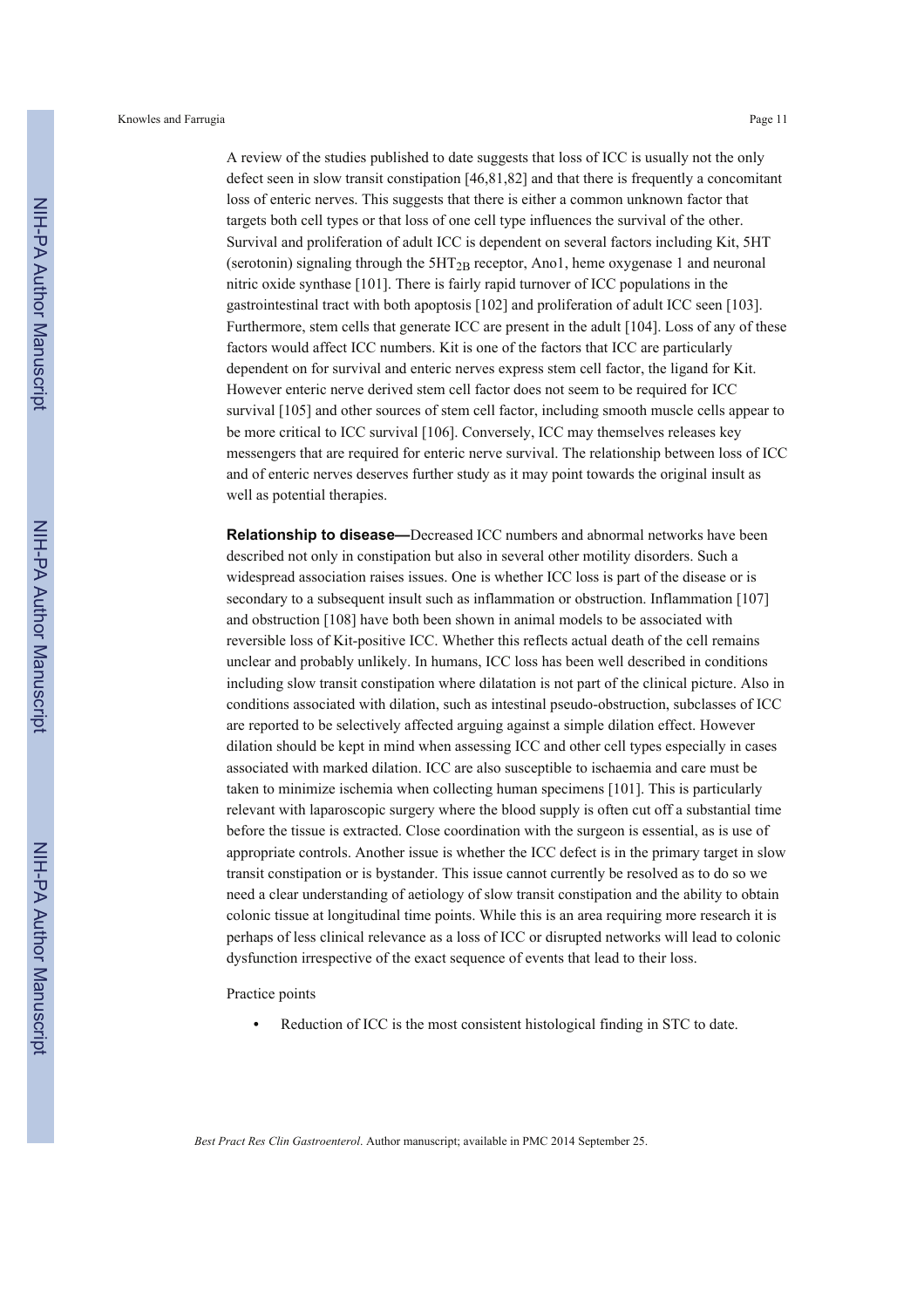**•** Standardized approaches are required to determine significant ICC loss, particularly for diagnosis in individual patients as several variables such as age and fixation method can markedly alter the results.

### Research agenda

- **•** Little to nothing is known about ICC numbers in normal transit constipation as these patients rarely come to surgery – these would provide an interesting comparison group;
- **•** Determination of electrophysiological correlates between loss of ICC and neuronal and smooth muscle function in-vitro and in-vivo;
- **•** Mechanistic studies to determine whether ICC loss is predominantly due to decreased replacement versus increased loss;
- **•** Studies of the triggers for ICC loss (primary or secondary) in relation to enteric nerves and smooth muscle.

### **Summary**

The available data on histological abnormalities in patients with chronic constipation are limited in the main to group comparisons with controls using research techniques. These data give consistent evidence for an association of STC with reduced numbers of ICC. In contrast, the evidence for neuropathy is variable using contemporary techniques and that for myopathy un-compelling. The findings of reduced ICC and neuropathy, which may be interdependent, have good biological rationale in respect of causation although this remains to be proven. In contrast, due to methodological considerations (especially control data), there are few (with the possible exception of ICC) if any findings at the current time that have sufficient practical diagnostic utility to function as biomarkers of chronic constipation in individual patients [100]. This situation may however change with international efforts to rationalize techniques and reporting in the field of GINMP and the publication of more robust normative data. Whether such findings, if determined in a relatively non-invasive manner, can guide specific medical or surgical intervention remains attractive but speculative.

### **Acknowledgments**

**Grant support:** CHK is supported by HEFCE; GF is supported by NIH DK57061, DK52766 and DK68055

### **References**

- 1. Bill AH Jr, Creighton SA, Stevenson JK. The selection of infants and children for the surgical treatment of Hirschsprung's disease. Surg Gynecol Obstet. 1957; 104:151–6. [PubMed: 13422126]
- 2. Ravitch MM. Pseudo Hirschsprung's disease. Ann Surg. 1958; 147:781–95. [PubMed: 13534247]
- 3. Ehrenpreis T. Pseudo-Hirschsprung's Disease. Arch Dis Child. 1965; 40:177–9. [PubMed: 14282858]
- 4. Whitehouse FR, Kernohan JW. Myenteric plexus in congenital megacolon; study of 11 cases. Arch Intern Med (Chic). 1948; 82:75–111. [PubMed: 18110761]
- 5. Bodian M, Stephens FD, Ward BC. Hirschsprung's disease and idiopathic megacolon. Lancet. 1949; 1:6–11. [PubMed: 18225259]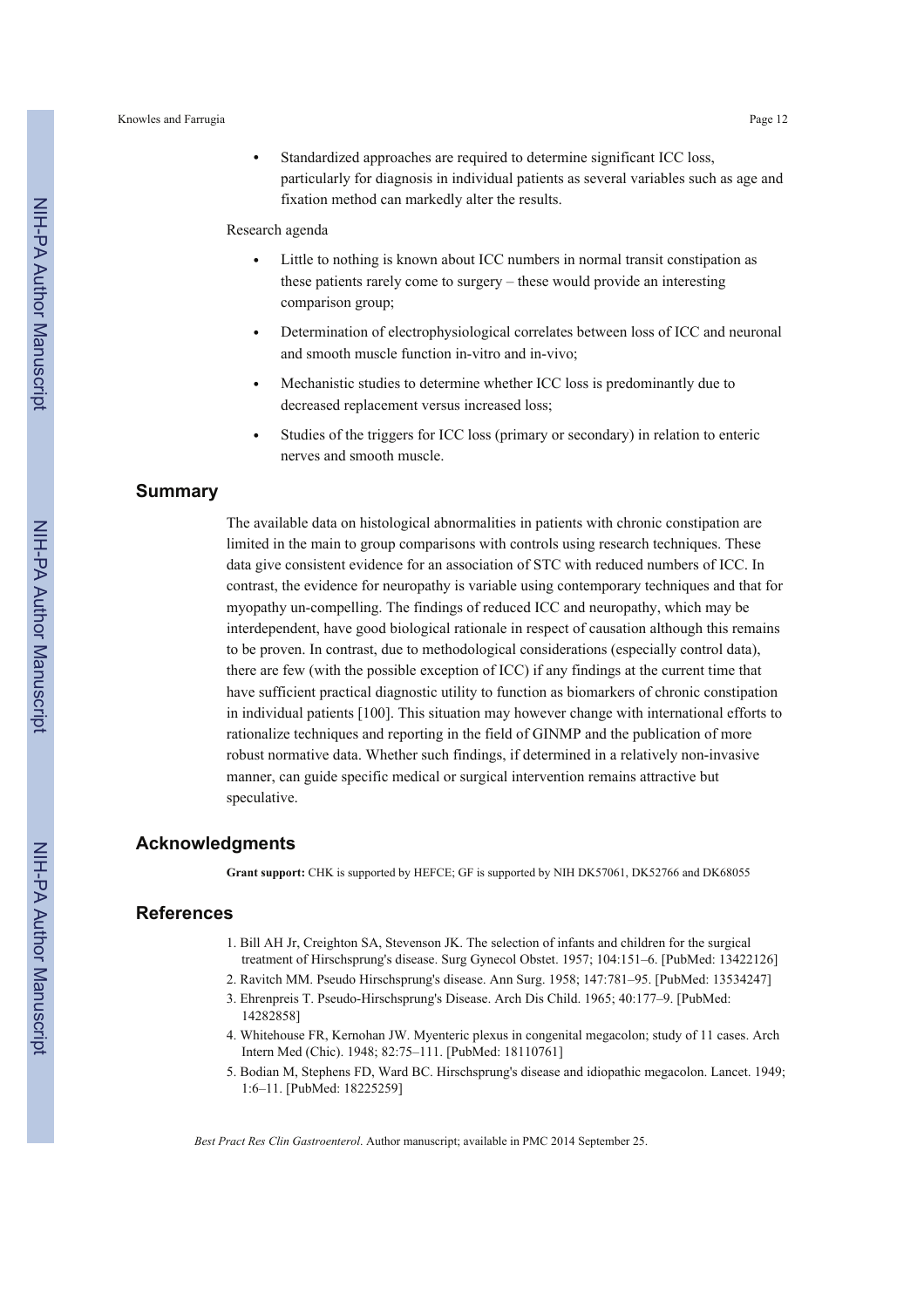- 6. Lane RH, Todd IP. Idiopathic megacolon: a review of 42 cases. Br J Surg. 1977; 64:307–10. [PubMed: 861464]
- 7. Stabile G, Kamm MA. Surgery for idiopathic megarectum and megacolon. Int J Colorectal Dis. 1991; 6:171–4. [PubMed: 1744491]
- 8. Lane WA. Remarks ON THE RESULTS OF THE OPERATIVE TREATMENT OF CHRONIC CONSTIPATION. Br Med J. 1908; 1:126–30. [PubMed: 20763645]
- 9. Bertrand P, Girard M, Denis M. Long term results of total colectomy for chronic, inveterate constipation. Arch Mal Appar Dig Mal Nutr. 1951; 40:1251–9. [PubMed: 14915639]
- 10. Preston DM, Hawley PR, Lennard-Jones JE, Todd IP. Results of colectomy for severe idiopathic constipation in women (Arbuthnot Lane's disease). Br J Surg. 1984; 71:547–52. [PubMed: 6733431]
- 11. Hughes ES, McDermott FT, Johnson WR, Polglase AL. Surgery for constipation. Aust N Z J Surg. 1981; 51:144–8. [PubMed: 6940541]
- 12. Platell C, Scache D, Mumme G, Stitz R. A long-term follow-up of patients undergoing colectomy for chronic idiopathic constipation. Aust N Z J Surg. 1996; 66:525–9. [PubMed: 8712985]
- 13. Pemberton JH, Drelichman ER. Quality of life after subtotal colectomy for constipation: selection of the right patient, operation, and tools to measure outcome. Dis Colon Rectum. 2003; 46:1720–1. author reply 1. [PubMed: 14668606]
- 14. Piccirillo MF, Reissman P, Wexner SD. Colectomy as treatment for constipation in selected patients. Br J Surg. 1995; 82:898–901. [PubMed: 7648101]
- 15. Knowles CH, Scott M, Lunniss PJ. Outcome of colectomy for slow transit constipation. Ann Surg. 1999; 230:627–38. [PubMed: 10561086]
- 16. Knowles CH, Dinning PG, Pescatori M, Rintala R, Rosen H. Surgical management of constipation. Neurogastroenterol Motil. 2009; 21(Suppl 2):62–71. [PubMed: 19824939]
- 17. Hutson JM, Chow CW, Borg J. Intractable constipation with a decrease in substance Pimmunoreactive fibres: is it a variant of intestinal neuronal dysplasia? J Pediatr Surg. 1996; 31:580–3. [PubMed: 8801318]
- 18. King SK, Sutcliffe JR, Hutson JM. Laparoscopic seromuscular colonic biopsies: a surgeon's experience. J Pediatr Surg. 2005; 40:381–4. [PubMed: 15750933]
- 19. Rajan E, Gostout CJ, Lurken MS, Talley NJ, Locke GR, Szarka LA, et al. Endoscopic "no hole" full-thickness biopsy of the stomach to detect myenteric ganglia. Gastrointest Endosc. 2008; 68:301–7. [PubMed: 18262183]
- 20. Lebouvier T, Coron E, Chaumette T, Paillusson S, Bruley des Varannes S, Neunlist M, et al. Routine colonic biopsies as a new tool to study the enteric nervous system in living patients. Neurogastroenterol Motil. 2010; 22:e11–4. [PubMed: 19650774]
- 21. Kamm MA, Hawley PR, Lennard-Jones JE. Outcome of colectomy for severe idiopathic constipation. Gut. 1988; 29:969–73. [PubMed: 3396968]
- 22. Wexner SD, Daniel N, Jagelman DG. Colectomy for constipation: physiologic investigation is the key to success. Dis Colon Rectum. 1991; 34:851–6. [PubMed: 1914716]
- 23. Knowles CH, De Giorgio R, Kapur RP, Bruder E, Farrugia G, Geboes K, et al. Gastrointestinal neuromuscular pathology: guidelines for histological techniques and reporting on behalf of the Gastro 2009 International Working Group. Acta Neuropathol. 2009; 118:271–301. [PubMed: 19360428]
- 24. Knowles CH, De Giorgio R, Kapur RP, Bruder E, Farrugia G, Geboes K, et al. The London Classification of gastrointestinal neuromuscular pathology: report on behalf of the Gastro 2009 International Working Group. Gut. 2010; 59:882–7. [PubMed: 20581236]
- 25. Lebouvier T, Neunlist M, Bruley des Varannes S, Coron E, Drouard A, N'Guyen JM, et al. Colonic biopsies to assess the neuropathology of Parkinson's disease and its relationship with symptoms. PLoS One. 2010; 5:e12728. [PubMed: 20856865]
- 26. Dyer NH, Dawson AM, Smith BF, Todd IP. Obstruction of bowel due to lesion in the myenteric plexus. Br Med J. 1969; 1:686–9. [PubMed: 5774320]
- 27. Muller-Lissner S. Laxatives in chronic constipation. Med Monatsschr Pharm. 1996; 19:337–8. [PubMed: 9036271]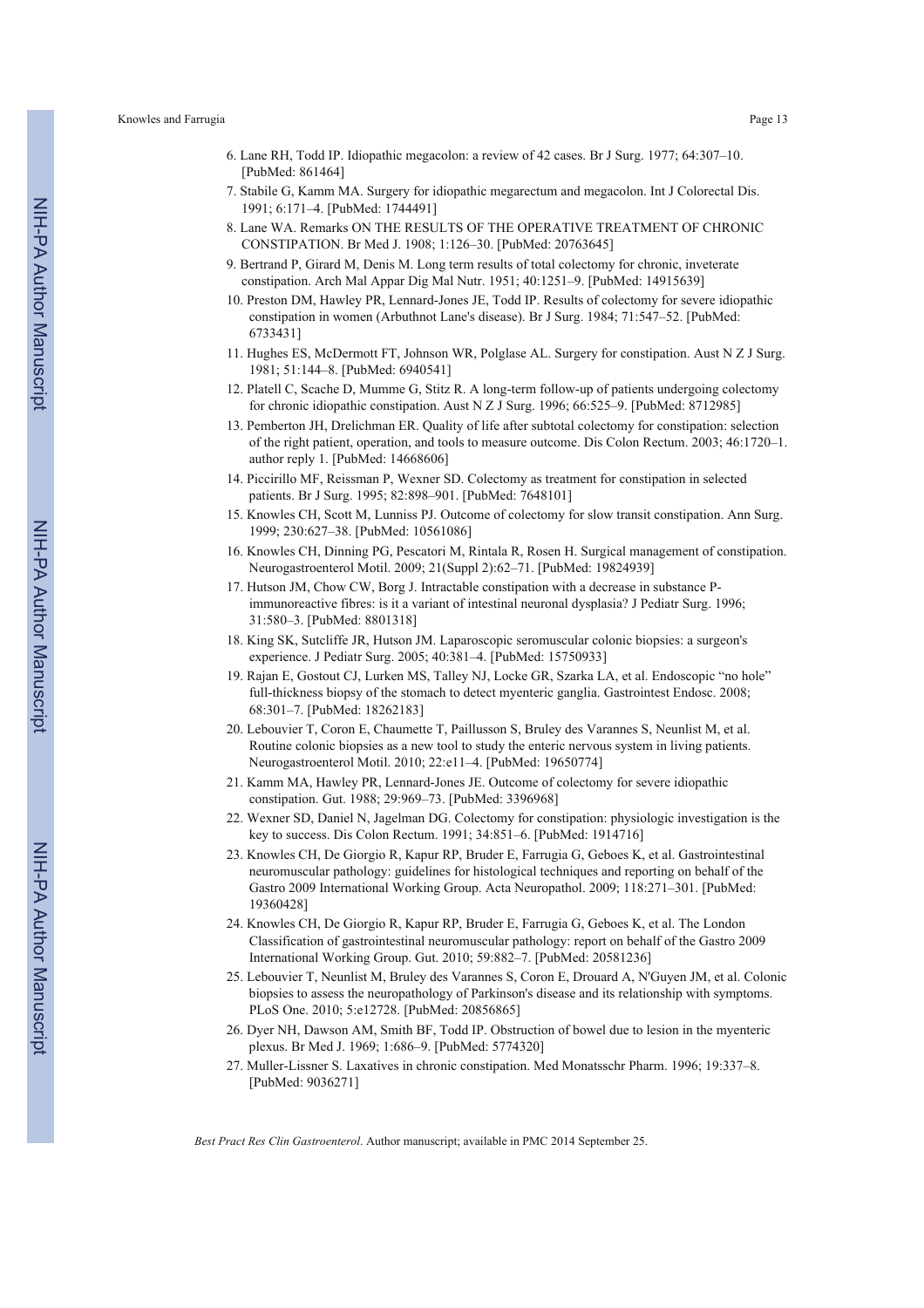- 28. Bielschowsky M. Die Silberimprägnation der Achsencylinder. Neurologisches Zentralblatt. 1902; 21
- 29. Bodian D. A new method for staining nerve fibers and nerve endings in mounted paraffin sections. Anat Rec. 65:89–97.
- 30. Da Fano C, Ingleby H. Demonstration of Preparations from Cases of Encephalitis Lethargica. Proc R Soc Med. 1919; 12:42–5. [PubMed: 19980662]
- 31. Smith B. The myenteric plexus in Hrischsprung's disease. Proc R Soc Med. 1967; 60:803. [PubMed: 6035410]
- 32. Schuffler MD, Jonak Z. Chronic idiopathic intestinal pseudo-obstruction caused by a degenerative disorder of the myenteric plexus: the use of Smith's method to define the neuropathology. Gastroenterology. 1982; 82:476–86. [PubMed: 6172315]
- 33. Schuffler MD, Leon SH, Krishnamurthy S. Intestinal pseudoobstruction caused by a new form of visceral neuropathy: palliation by radical small bowel resection. Gastroenterology. 1985; 89:1152– 6. [PubMed: 2412932]
- 34. McDonald GB, Schuffler MD, Kadin ME, Tytgat GN. Intestinal pseudoobstruction caused by diffuse lymphoid infiltration of the small intestine. Gastroenterology. 1985; 89:882–9. [PubMed: 4029567]
- 35. Krishnamurthy S, Schuffler MD, Belic L, Schweid AI. An inflammatory axonopathy of the myenteric plexus producing a rapidly progressive intestinal pseudoobstruction. Gastroenterology. 1986; 90:754–8. [PubMed: 3753692]
- 36. Yoshida MM, Krishnamurthy S, Wattchow DA, Furness JB, Schuffler MD. Megacolon in myotonic dystrophy caused by a degenerative neuropathy of the myenteric plexus. Gastroenterology. 1988; 95:820–7. [PubMed: 2456246]
- 37. Krishnamurthy S, Schuffler MD, Rohrmann CA, Pope CE 2nd. Severe idiopathic constipation is associated with a distinctive abnormality of the colonic myenteric plexus. Gastroenterology. 1985; 88:26–34. [PubMed: 3964770]
- 38. Navarro J, Sonsino E, Boige N, Nabarra B, Ferkadji L, Mashako LM, et al. Visceral neuropathies responsible for chronic intestinal pseudo-obstruction syndrome in pediatric practice: analysis of 26 cases. J Pediatr Gastroenterol Nutr. 1990; 11:179–95. [PubMed: 2395057]
- 39. Redmond JM, Smith GW, Barofsky I, Ratych RE, Goldsborough DC, Schuster MM. Physiological tests to predict long-term outcome of total abdominal colectomy for intractable constipation. Am J Gastroenterol. 1995; 90:748–53. [PubMed: 7733081]
- 40. Watier A, Devroede G, Duranceau A, Abdel-Rahman M, Duguay C, Forand MD, et al. Constipation with colonic inertia. A manifestation of systemic disease? Dig Dis Sci. 1983; 28:1025–33. [PubMed: 6628151]
- 41. Pluta H, Bowes KL, Jewell LD. Long-term results of total abdominal colectomy for chronic idiopathic constipation. Value of preoperative assessment. Dis Colon Rectum. 1996; 39:160–6. [PubMed: 8620782]
- 42. Wedel T, Spiegler J, Soellner S, Roblick UJ, Schiedeck TH, Bruch HP, et al. Enteric nerves and interstitial cells of Cajal are altered in patients with slow-transit constipation and megacolon. Gastroenterology. 2002; 123:1459–67. [PubMed: 12404220]
- 43. Wedel T, Roblick UJ, Ott V, Eggers R, Schiedeck TH, Krammer HJ, et al. Oligoneuronal hypoganglionosis in patients with idiopathic slow-transit constipation. Dis Colon Rectum. 2002; 45:54–62. [PubMed: 11786765]
- 44. Porter AJ, Wattchow DA, Hunter A, Costa M. Abnormalities of nerve fibers in the circular muscle of patients with slow transit constipation. Int J Colorectal Dis. 1998; 13:208–16. [PubMed: 9870163]
- 45. Wattchow D, Brookes S, Murphy E, Carbone S, de Fontgalland D, Costa M. Regional variation in the neurochemical coding of the myenteric plexus of the human colon and changes in patients with slow transit constipation. Neurogastroenterol Motil. 2008; 20:1298–305. [PubMed: 18662329]
- 46. He CL, Burgart L, Wang L, Pemberton J, Young-Fadok T, Szurszewski J, et al. Decreased interstitial cell of cajal volume in patients with slow-transit constipation. Gastroenterology. 2000; 118:14–21. [PubMed: 10611149]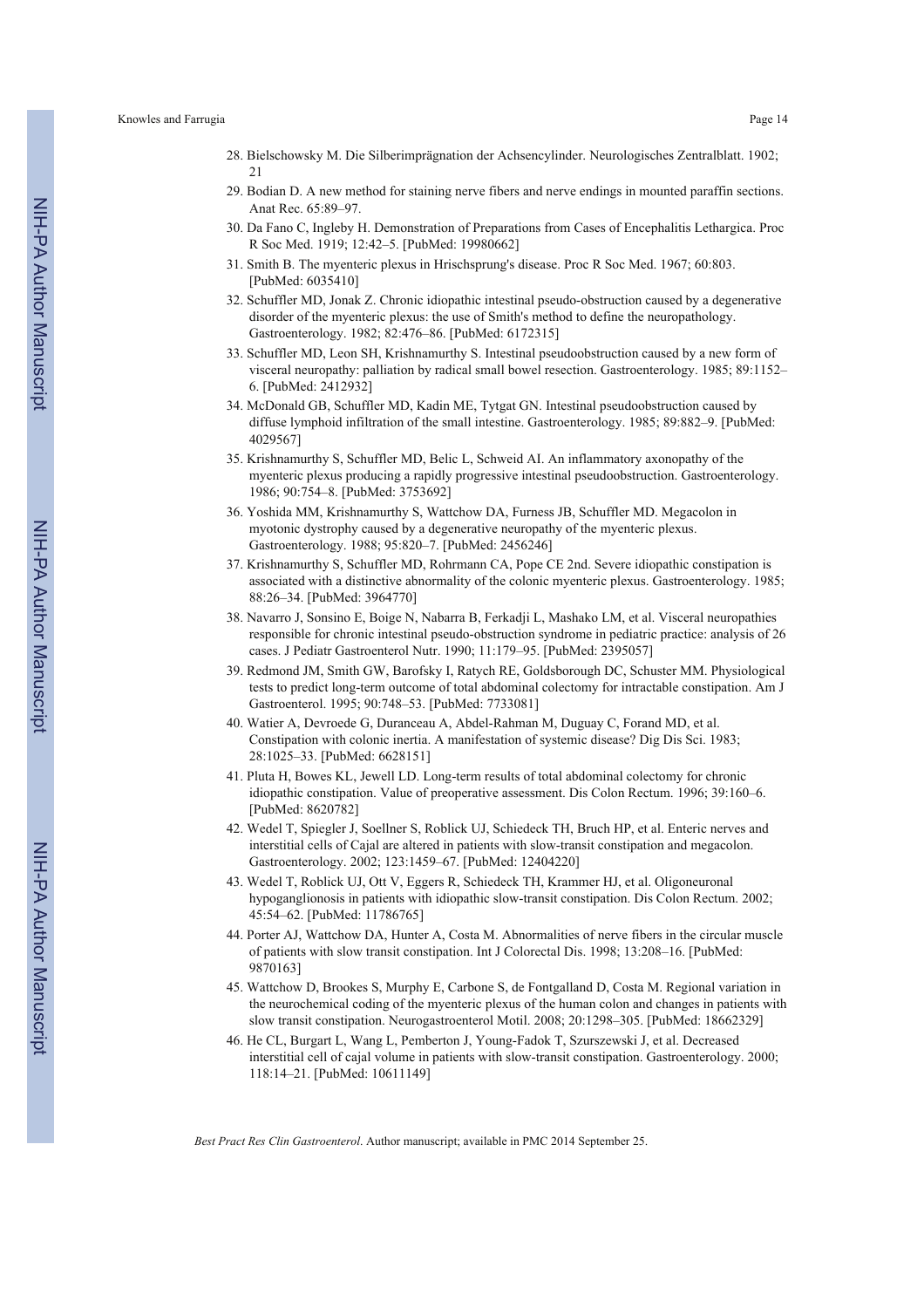- 47. Knowles CH, Nickols CD, Scott SM, Bennett NI, de Oliveira RB, Chimelli L, et al. Smooth muscle inclusion bodies in slow transit constipation. J Pathol. 2001; 193:390–7. [PubMed: 11241421]
- 48. Benson MJK, D, Roberts J, Martin JE, Swash M, Wingate DL, Williams NS. Colonic neural and smooth muscle abnormalities in slow transit constipation (STC). Gastroenterology. 1992;  $102.4424$
- 49. Park HJ, Kamm MA, Abbasi AM, Talbot IC. Immunohistochemical study of the colonic muscle and innervation in idiopathic chronic constipation. Dis Colon Rectum. 1995; 38:509–13. [PubMed: 7736882]
- 50. Schouten WR, ten Kate FJ, de Graaf EJ, Gilberts EC, Simons JL, Kluck P. Visceral neuropathy in slow transit constipation: an immunohistochemical investigation with monoclonal antibodies against neurofilament. Dis Colon Rectum. 1993; 36:1112–7. [PubMed: 8253006]
- 51. Romanska HM, Bishop AE, Lee JC, Walsh FS, Spitz L, Polak JM. Idiopathic constipation is not associated with increased NCAM expression on intestinal muscle. Dig Dis Sci. 1996; 41:1298– 302. [PubMed: 8689902]
- 52. Faussone-Pellegrini MS, Infantino A, Matini P, Masin A, Mayer B, Lise M. Neuronal anomalies and normal muscle morphology at the hypomotile ileocecocolonic region of patients affected by idiopathic chronic constipation. Histol Histopathol. 1999; 14:1119–34. [PubMed: 10506928]
- 53. Yu CS, Kim HC, Hong HK, Chung DH, Kim HJ, Kang GH, et al. Evaluation of myenteric ganglion cells and interstitial cells of Cajal in patients with chronic idiopathic constipation. Int J Colorectal Dis. 2002; 17:253–8. [PubMed: 12073074]
- 54. Bassotti G, Villanacci V, Maurer CA, Fisogni S, Di Fabio F, Cadei M, et al. The role of glial cells and apoptosis of enteric neurones in the neuropathology of intractable slow transit constipation. Gut. 2006; 55:41–6. [PubMed: 16041063]
- 55. Smith B, Grace RH, Todd IP. Organic constipation in adults. Br J Surg. 1977; 64:313–4. [PubMed: 861466]
- 56. Yoshioka K, Keighley MR. Clinical results of colectomy for severe constipation. Br J Surg. 1989; 76:600–4. [PubMed: 2758267]
- 57. Zenilman ME, Dunnegan DL, Soper NJ, Becker JM. Successful surgical treatment of idiopathic colonic dysmotility. The role of preoperative evaluation of coloanal motor function. Arch Surg. 1989; 124:947–51. [PubMed: 2757509]
- 58. Pemberton JH, Rath DM, Ilstrup DM. Evaluation and surgical treatment of severe chronic constipation. Ann Surg. 1991; 214:403–11. discussion 11-3. [PubMed: 1953096]
- 59. Meier-Ruge WA, Longo-Bauer CH. Morphometric determination of the methodological criteria for the diagnosis of intestinal neuronal dysplasia (IND B). Pathol Res Pract. 1997; 193:465–9. [PubMed: 9342751]
- 60. Stoss F, Meier-Ruge WA, Knecht NA, Muller-Lobeck H, Ammann K. Atrophic hypoganglionosis in the colon of adults with slow-transit constipation: a morphometric histopathological investigation. Eur Surg. 2005; 37:87–93.
- 61. Meier-Ruge WA, Bronnimann PB, Gambazzi F, Schmid PC, Schmidt CP, Stoss F. Histopathological criteria for intestinal neuronal dysplasia of the submucosal plexus (type B). Virchows Arch. 1995; 426:549–56. [PubMed: 7655734]
- 62. Meier-Ruge WA, Bruder E, Kapur RP. Intestinal neuronal dysplasia type B: one giant ganglion is not good enough. Pediatr Dev Pathol. 2006; 9:444–52. [PubMed: 17163795]
- 63. Imaji R, Kubota Y, Hengel P, Hutson JM, Chow CW. Rectal mucosal biopsy compared with laparoscopic seromuscular biopsy in the diagnosis of intestinal neuronal dysplasia in children with slow-transit constipation. J Pediatr Surg. 2000; 35:1724–7. [PubMed: 11101723]
- 64. Meier-Ruge WA, Bruder E. Pathology of chronic constipation in pediatric and adult coloproctology. Pathobiology. 2005; 72:1–102. [PubMed: 15902901]
- 65. Clark SB, Rice TW, Tubbs RR, Richter JE, Goldblum JR. The nature of the myenteric infiltrate in achalasia: an immunohistochemical analysis. Am J Surg Pathol. 2000; 24:1153–8. [PubMed: 10935657]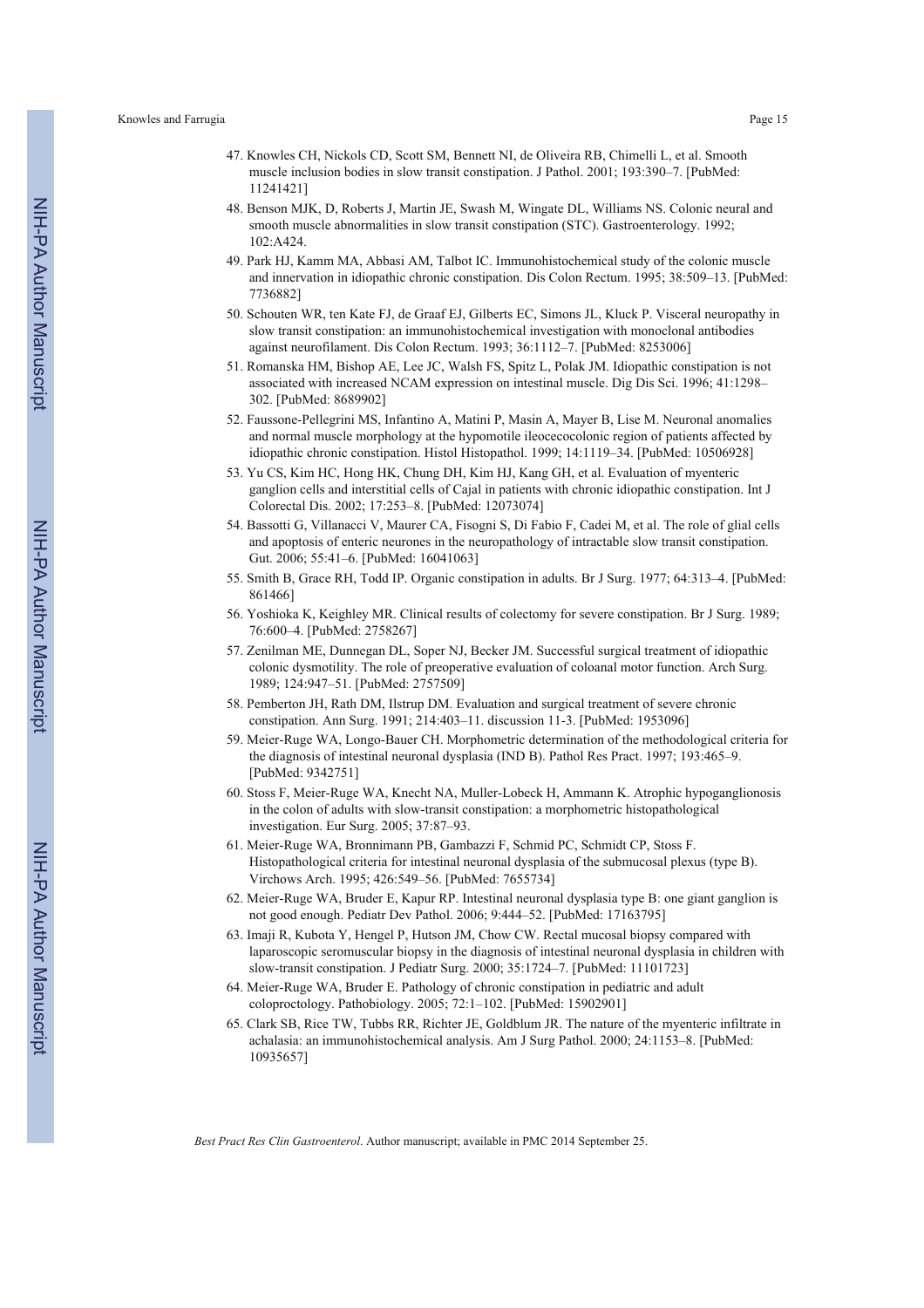- 66. Lindberg G, Tornblom H, Iwarzon M, Nyberg B, Martin JE, Veress B. Full-thickness biopsy findings in chronic intestinal pseudo-obstruction and enteric dysmotility. Gut. 2009; 58:1084–90. [PubMed: 19136514]
- 67. Lennon VA, Sas DF, Busk MF, Scheithauer B, Malagelada JR, Camilleri M, et al. Enteric neuronal autoantibodies in pseudoobstruction with small-cell lung carcinoma. Gastroenterology. 1991; 100:137–42. [PubMed: 1845756]
- 68. Veress B, Nyberg B, Tornblom H, Lindberg G. Intestinal lymphocytic epithelioganglionitis: a unique combination of inflammation in bowel dysmotility: a histopathological and immunohistochemical analysis of 28 cases. Histopathology. 2009; 54:539–49. [PubMed: 19413636]
- 69. Cortesini C, Cianchi F, Infantino A, Lise M. Nitric oxide synthase and VIP distribution in enteric nervous system in idiopathic chronic constipation. Dig Dis Sci. 1995; 40:2450–5. [PubMed: 7587830]
- 70. King SK, Sutcliffe JR, Ong SY, Lee M, Koh TL, Wong SQ, et al. Substance P and vasoactive intestinal peptide are reduced in right transverse colon in pediatric slow-transit constipation. Neurogastroenterol Motil. 2010; 22:883–92. e234. [PubMed: 20529207]
- 71. Dolk A, Broden G, Holmstrom B, Johansson C, Schultzberg M. Slow transit chronic constipation (Arbuthnot Lane's disease). An immunohistochemical study of neuropeptide-containing nerves in resected specimens from the large bowel. Int J Colorectal Dis. 1990; 5:181–7. [PubMed: 2286799]
- 72. Milner P, Crowe R, Kamm MA, Lennard-Jones JE, Burnstock G. Vasoactive intestinal polypeptide levels in sigmoid colon in idiopathic constipation and diverticular disease. Gastroenterology. 1990; 99:666–75. [PubMed: 1696228]
- 73. Tzavella K, Riepl RL, Klauser AG, Voderholzer WA, Schindlbeck NE, Muller-Lissner SA. Decreased substance P levels in rectal biopsies from patients with slow transit constipation. Eur J Gastroenterol Hepatol. 1996; 8:1207–11. [PubMed: 8980942]
- 74. Sjolund K, Fasth S, Ekman R, Hulten L, Jiborn H, Nordgren S, et al. Neuropeptides in idiopathic chronic constipation (slow transit constipation). Neurogastroenterol Motil. 1997; 9:143–50. [PubMed: 9347469]
- 75. Goldin E, Karmeli F, Selinger Z, Rachmilewitz D. Colonic substance P levels are increased in ulcerative colitis and decreased in chronic severe constipation. Dig Dis Sci. 1989; 34:754–7. [PubMed: 2469561]
- 76. Murphy EM, Defontgalland D, Costa M, Brookes SJ, Wattchow DA. Quantification of subclasses of human colonic myenteric neurons by immunoreactivity to Hu, choline acetyltransferase and nitric oxide synthase. Neurogastroenterol Motil. 2007; 19:126–34. [PubMed: 17244167]
- 77. Burleigh DE. Evidence for a functional cholinergic deficit in human colonic tissue resected for constipation. J Pharm Pharmacol. 1988; 40:55–7. [PubMed: 2896776]
- 78. Mitolo-Chieppa D, Mansi G, Rinaldi R, Montagnani M, Potenza MA, Genualdo M, et al. Cholinergic stimulation and nonadrenergic, noncholinergic relaxation of human colonic circular muscle in idiopathic chronic constipation. Dig Dis Sci. 1998; 43:2719–26. [PubMed: 9881505]
- 79. Koch TR, Carney JA, Go L, Go VL. Idiopathic chronic constipation is associated with decreased colonic vasoactive intestinal peptide. Gastroenterology. 1988; 94:300–10. [PubMed: 2446945]
- 80. Lincoln J, Crowe R, Kamm MA, Burnstock G, Lennard-Jones JE. Serotonin and 5 hydroxyindoleacetic acid are increased in the sigmoid colon in severe idiopathic constipation. Gastroenterology. 1990; 98:1219–25. [PubMed: 1691117]
- 81. Lee JI, Park H, Kamm MA, Talbot IC. Decreased density of interstitial cells of Cajal and neuronal cells in patients with slow-transit constipation and acquired megacolon. J Gastroenterol Hepatol. 2005; 20:1292–8. [PubMed: 16048580]
- 82. Wang LM, McNally M, Hyland J, Sheahan K. Assessing interstitial cells of Cajal in slow transit constipation using CD117 is a useful diagnostic test. Am J Surg Pathol. 2008; 32:980–5. [PubMed: 18460978]
- 83. Slater BJ, Varma JS, Gillespie JI. Abnormalities in the contractile properties of colonic smooth muscle in idiopathic slow transit constipation. Br J Surg. 1997; 84:181–4. [PubMed: 9052428]
- 84. Rao SS, Sadeghi P, Beaty J, Kavlock R. Ambulatory 24-hour colonic manometry in slow-transit constipation. Am J Gastroenterol. 2004; 99:2405–16. [PubMed: 15571589]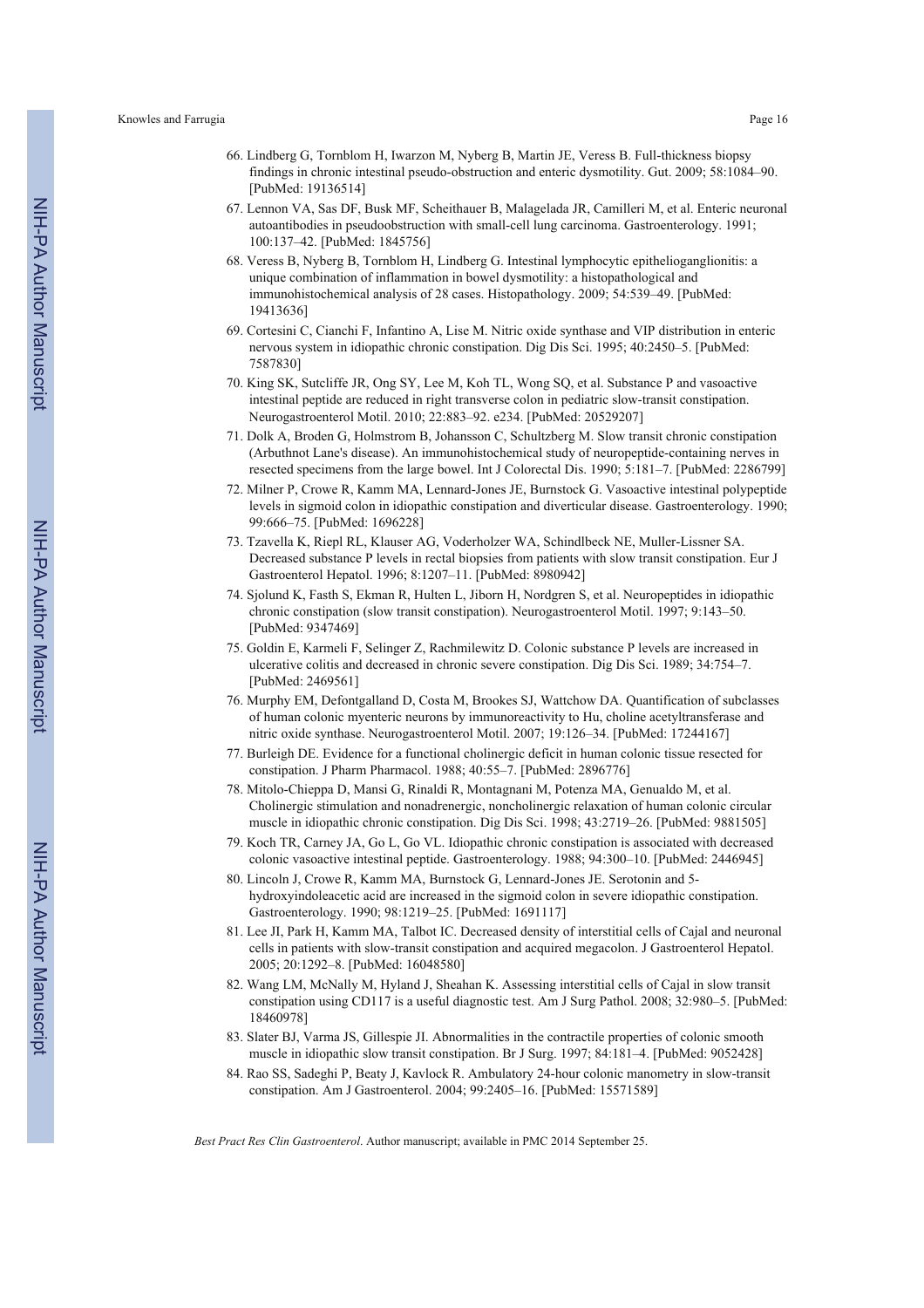- 85. Hoyle CH, Kamm MA, Lennard-Jones JE, Burnstock G. An in vitro electrophysiological study of the colon from patients with idiopathic chronic constipation. Clin Auton Res. 1992; 2:327–33. [PubMed: 1330123]
- 86. Wedel T, Van Eys GJ, Waltregny D, Glenisson W, Castronovo V, Vanderwinden JM. Novel smooth muscle markers reveal abnormalities of the intestinal musculature in severe colorectal motility disorders. Neurogastroenterol Motil. 2006; 18:526–38. [PubMed: 16771768]
- 87. Meier-Ruge WA, Holschneider AM, Scharli AF. New pathogenetic aspects of gut dysmotility in aplastic and hypoplastic desmosis of early childhood. Pediatr Surg Int. 2001; 17:140–3. [PubMed: 11315273]
- 88. Meier-Ruge WA. Desmosis of the colon: a working hypothesis of primary chronic constipation. Eur J Pediatr Surg. 1998; 8:299–303. [PubMed: 9825241]
- 89. Chase JW, Stillman BC, Gibb SM, Clarke MC, Robertson VJ, Catto-Smith AG, et al. Trunk strength and mobility changes in children with slow transit constipation. J Gastroenterol Hepatol. 2009; 24:1876–84. [PubMed: 19686406]
- 90. Heredia DJ, Dickson EJ, Bayguinov PO, Hennig GW, Smith TK. Colonic elongation inhibits pellet propulsion and migrating motor complexes in the murine large bowel. J Physiol. 2010; 588:2919– 34. [PubMed: 20547675]
- 91. Garrity MM, Gibbons SJ, Smyrk TC, Vanderwinden JM, Gomez-Pinilla PJ, Nehra A, et al. Diagnostic challenges of motility disorders: optimal detection of CD117+ interstitial cells of Cajal. Histopathology. 2009; 54:286–94. [PubMed: 19236504]
- 92. Gomez-Pinilla PJ, Gibbons SJ, Sarr MG, Kendrick ML, Robert Shen K, Cima RR, et al. Changes in interstitial cells of cajal with age in the human stomach and colon. Neurogastroenterol Motil. 2010
- 93. Tong WD, Liu BH, Zhang LY, Zhang SB. Analysis of the c-kit gene in patients with slow transit constipation. Gut. 2006; 55:1207–8. [PubMed: 16849350]
- 94. Breuer C, Oh J, Molderings GJ, Schemann M, Kuch B, Mayatepek E, et al. Therapy-refractory gastrointestinal motility disorder in a child with c-kit mutations. World J Gastroenterol. 2010; 16:4363–6. [PubMed: 20818822]
- 95. Toman J, Turina M, Ray M, Petras RE, Stromberg AJ, Galandiuk S. Slow transit colon constipation is not related to the number of interstitial cells of Cajal. Int J Colorectal Dis. 2006; 21:527–32. [PubMed: 16231144]
- 96. Lyford GL, He CL, Soffer E, Hull TL, Strong SA, Senagore AJ, et al. Pan-colonic decrease in interstitial cells of Cajal in patients with slow transit constipation. Gut. 2002; 51:496–501. [PubMed: 12235070]
- 97. Wedel T, Bottner M, Krammer HJ. The enteric nervous system and interstitial cells of Cajal. Changes in chronic constipation in adults. Pathologe. 2007; 28:143–8. [PubMed: 17294155]
- 98. Tong WD, Liu BH, Zhang LY, Xiong RP, Liu P, Zhang SB. Expression of c-kit messenger ribonucleic acid and c-kit protein in sigmoid colon of patients with slow transit constipation. Int J Colorectal Dis. 2005; 20:363–7. [PubMed: 15688149]
- 99. Shafik A, Shafik AA, El-Sibai O, Shafik IA. Interstitial cells of cajal in patients with constipation due to total colonic inertia. J Invest Surg. 2006; 19:147–53. [PubMed: 16809224]
- 100. van den Berg MM, Di Lorenzo C, Mousa HM, Benninga MA, Boeckxstaens GE, Luquette M. Morphological changes of the enteric nervous system, interstitial cells of cajal, and smooth muscle in children with colonic motility disorders. J Pediatr Gastroenterol Nutr. 2009; 48:22–9. [PubMed: 19172119]
- 101. Farrugia G. Interstitial cells of Cajal in health and disease. Neurogastroent Motil. 2008; 20:54–63.
- 102. Gibbons SJ, De Giorgio R, Pellegrini MSF, Garrity-Park MM, Miller SM, Schmalz PF, et al. Apoptotic cell death of human interstitial cells of Cajal. Neurogastroent Motil. 2009; 21:85–93.
- 103. Tharayil VS, Wouters MM, Stanich JE, Roeder JL, Lei S, Beyder A, et al. Lack of serotonin 5- HT2B receptor alters proliferation and network volume of interstitial cells of Cajal in vivo. Neurogastroenterol Motil. 2010; 22:462–9. e109–10. [PubMed: 19941613]
- 104. Lorincz A, Bardsley MR, Rumessen JJ, Strege PR, Horvath VJ, Redelman D, et al. Irreversible Dedifferentiation of Interstitial Cells of Cajal (ICC) in the Absence of Adequate Kit Signaling. Gastroenterology. 2009; 136:A52–A.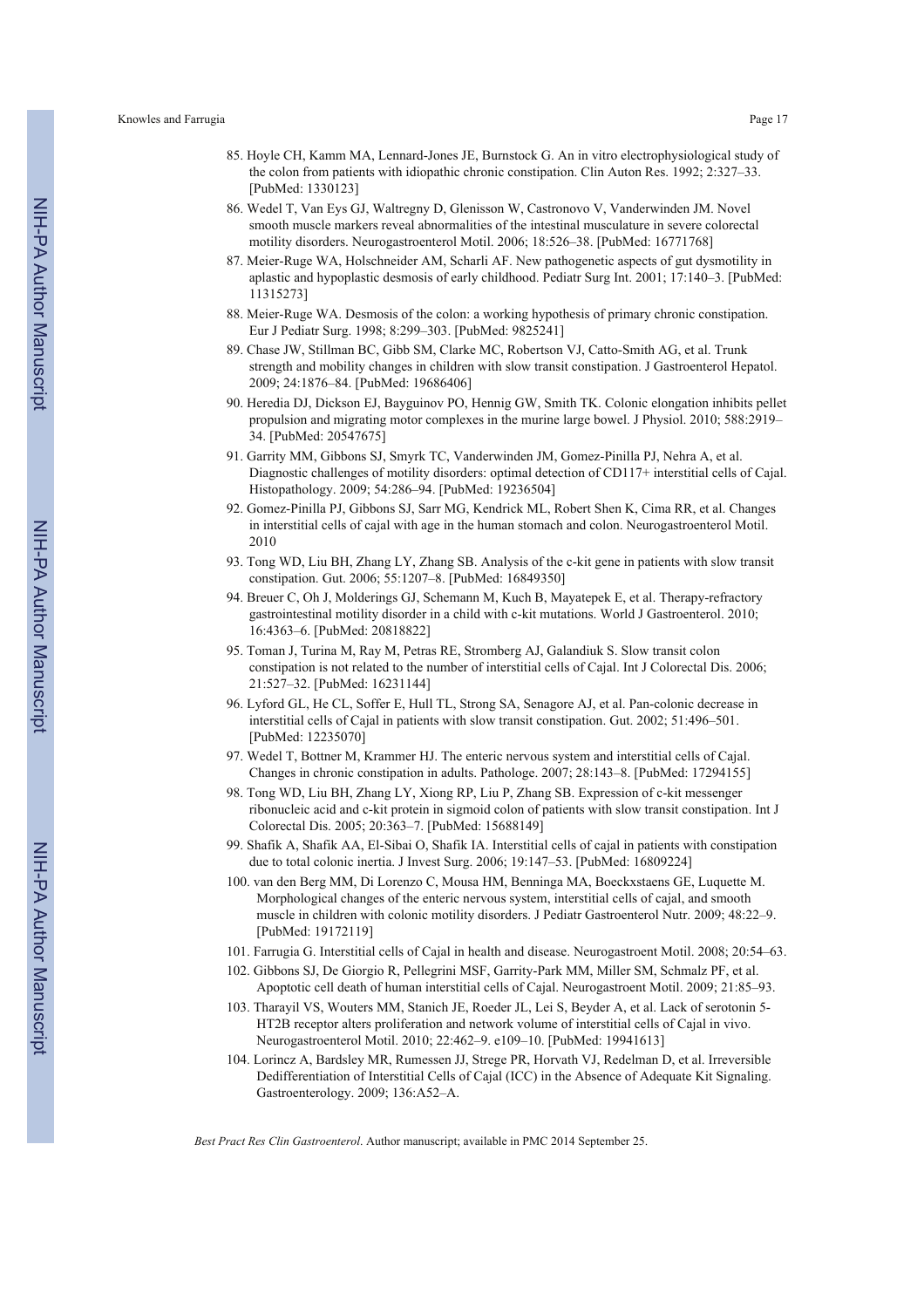- 105. Ward SM, Ordog T, Bayguinov JR, Horowitz B, Epperson A, Shen LY, et al. Development of interstitial cells of Cajal and pacemaking in mice lacking enteric nerves. Gastroenterology. 1999; 117:584–94. [PubMed: 10464134]
- 106. Horvath VJ, Vittal H, Lorincz A, Chen H, Almeida-Porada G, Redelman D, et al. Reduced stem cell factor links smooth myopathy and loss of interstitial cells of cajal in murine diabetic gastroparesis. Gastroenterology. 2006; 130:759–70. [PubMed: 16530517]
- 107. Der T, Bercik P, Donnelly G, Jackson T, Berezin I, Collins SM, et al. Interstitial cells of cajal and inflammation-induced motor dysfunction in the mouse small intestine. Gastroenterology. 2000; 119:1590–9. [PubMed: 11113080]
- 108. Chang IY, Glasgow NJ, Takayama I, Horiguchi K, Sanders KM, Ward SM. Loss of interstitial cells of Cajal and development of electrical dysfunction in murine small bowel obstruction. J Physiol. 2001; 536:555–68. [PubMed: 11600689]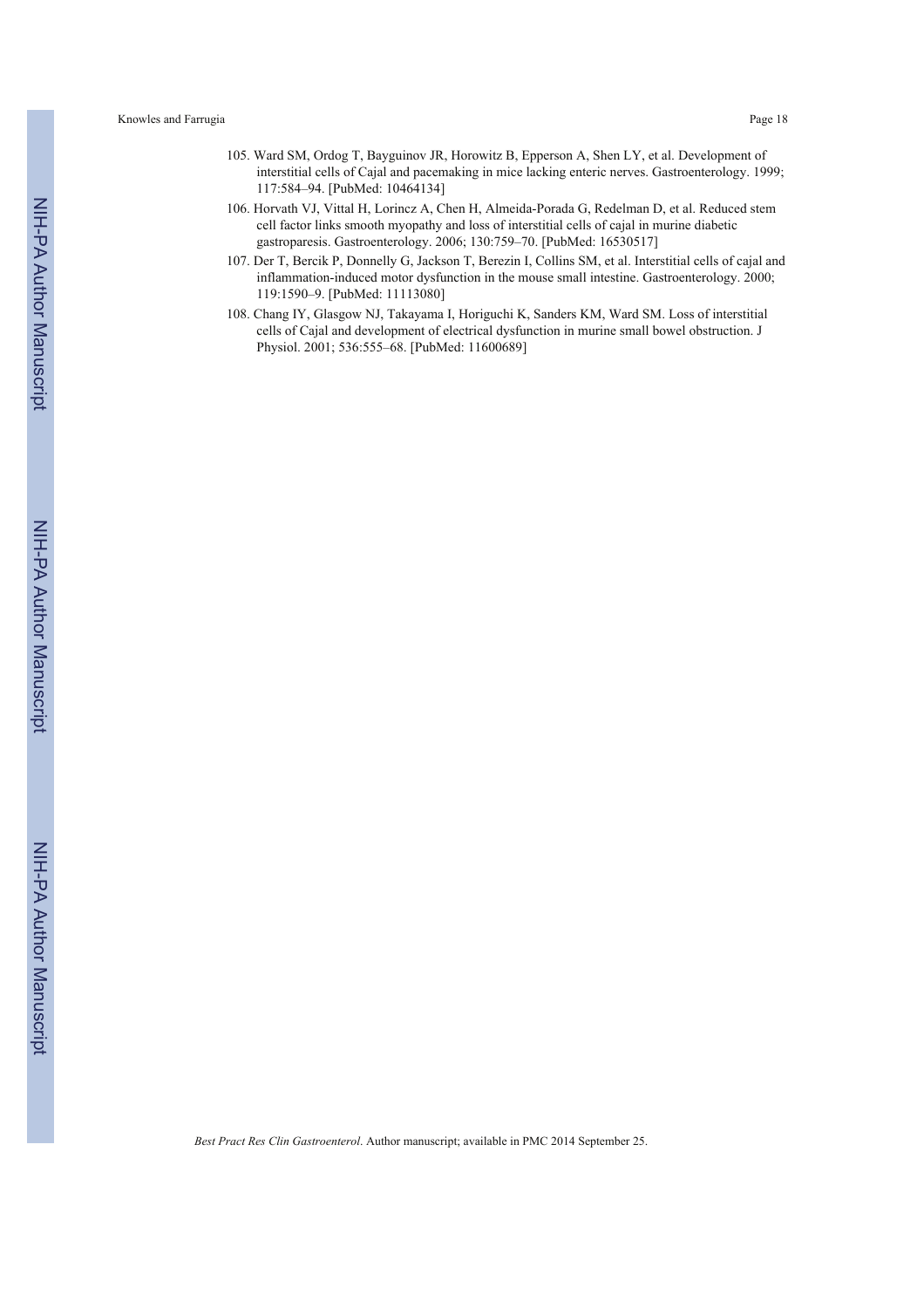

### **Figure 1.**

Colonic sections from patient with STC and control immunostained using antibody to CD117 (c-kit). There is a significant (>50%) reduction in ICC within the circular muscle in the patient with STC" Scale bar = 25 µm. Images were collected on the LSM 510 using a 40X Zeiss water immersion objective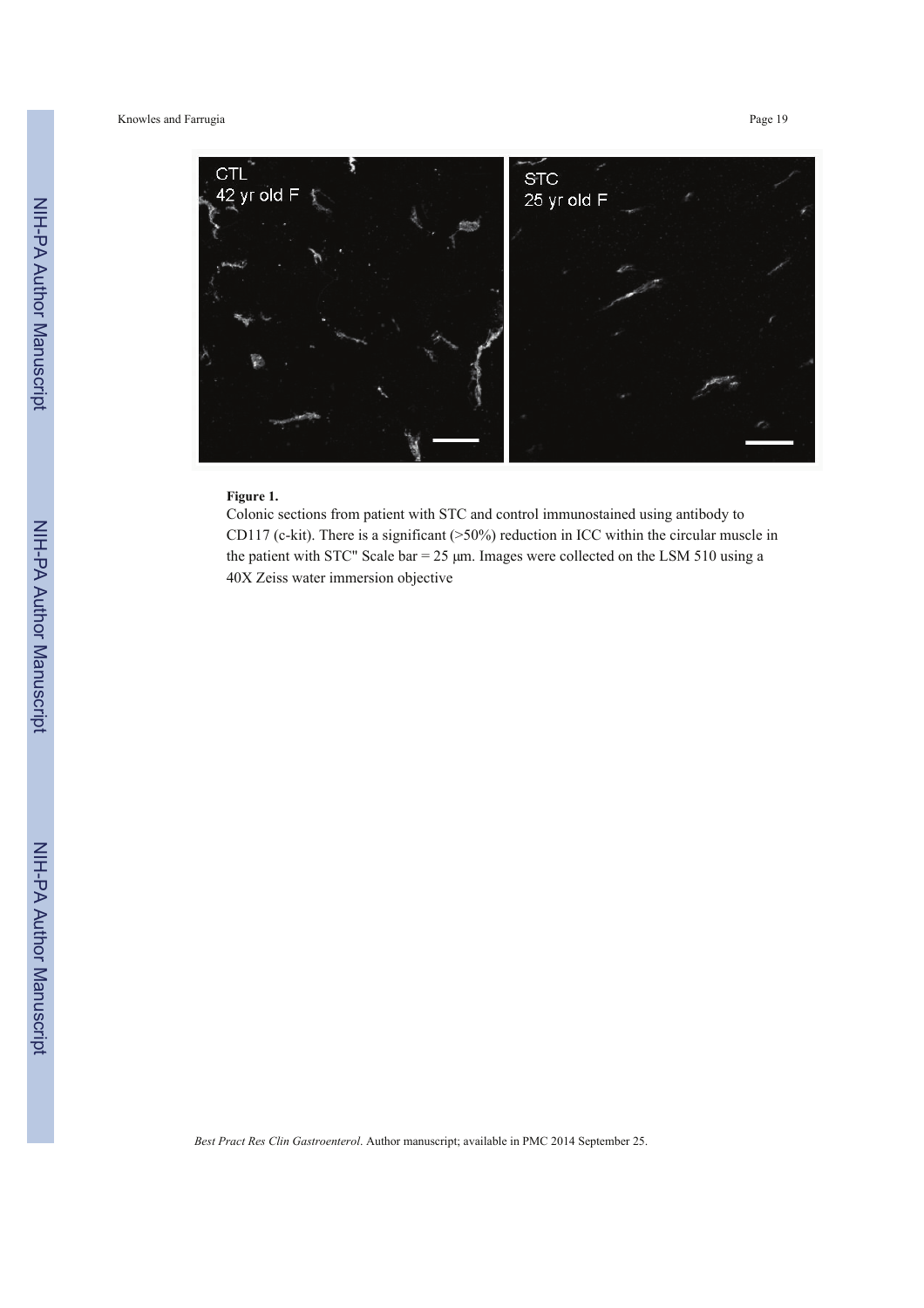# Controlled studies using immunostaining for neuronal associated antigens in the colon of patients with STC **Controlled studies using immunostaining for neuronal associated antigens in the colon of patients with STC**

| Author                   | Year | Z              | Immunostain               | Number of neurons              | Degeneration |
|--------------------------|------|----------------|---------------------------|--------------------------------|--------------|
| Benson et al. [48]       | 1992 | $\overline{a}$ | $S100 / NSE / NF_2F_{11}$ | Normal                         | Not stated   |
| Park et al. [49]         | 1995 | $\overline{4}$ | PGP 9.5 / S100            | Normal                         | ž            |
| Porter et al. [44]       | 1998 | $\overline{5}$ | <b>NSE</b>                | Normal                         | ż            |
| Schouten et al. [50]     | 1993 | 39             | $\rm NF_2F_{11}$          | Normal                         | ż            |
| Romanska et al. [51]     | 1996 | $\circ$        | <b>NCAM</b>               | Normal                         | ż            |
| F-Pellegrini et al. [52] | 1999 | $\leq$         | NSE/S100                  | $\downarrow$ neurons           | ż            |
| Wedel et al. [43]        | 2001 | $\supseteq$    | PGP9.5                    | $\downarrow$ neurons & ganglia | Not stated   |
| Knowles et al. [47]      | 2001 | 36             | NSE, PGP9.5, S100         | Normal                         | ż            |
| Wedel et al. [42]        | 2002 | $\equiv$       | PGP9.5*                   | $\downarrow$ neurons & ganglia | Not stated   |
| Yu et al. $[53]$         | 2002 | $\overline{4}$ | <b>NF2F11</b>             | $\downarrow$ neurons & ganglia | Not stated   |
| Bassotti et al. [54]     | 2006 | 26             | NSE/S100                  | $\downarrow$ neurons           | apoptosis    |
| Wattchow et al. [45]     | 2008 | 4              | anti-Hu C/D               | Normal $\vec{r}$               | ž            |

*Best Pract Res Clin Gastroenterol*. Author manuscript; available in PMC 2014 September 25.

\* included 9 patients from earlier publication (REF 2001), included 9 patients from earlier publication (REF 2001), *†*non significant reductions noted in neurons and ganglia.

 $\dot{r}$  non significant reductions noted in neurons and ganglia.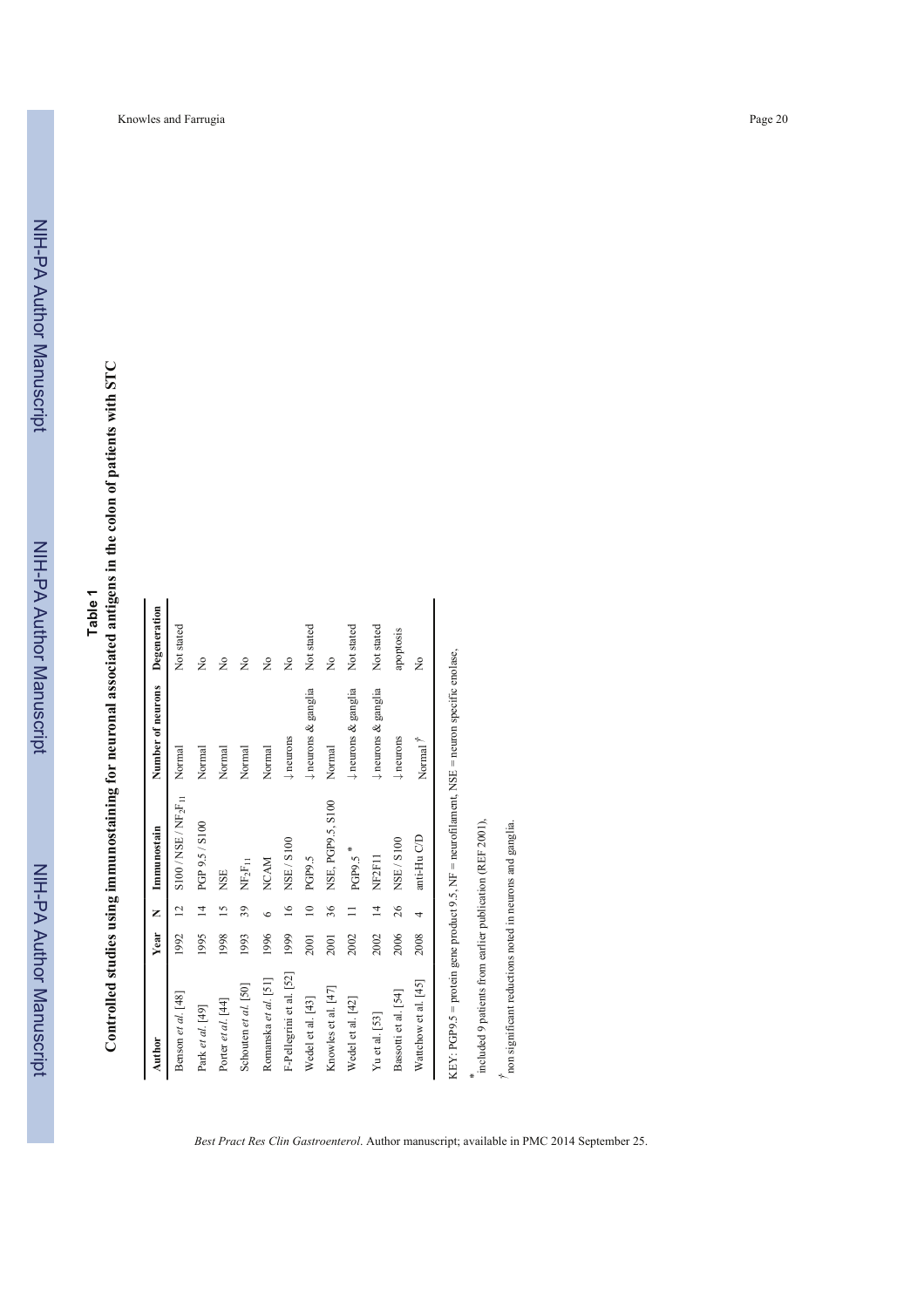NIH-PA Author Manuscript NIH-PA Author Manuscript

| г |  |
|---|--|
| ۰ |  |
|   |  |

Immunohistochemical (IHC) and immunoassay (IA) studies of nurotransmitters in colon tissue from patients with either severe idiopathic constipation or Immunohistochemical (IHC) and immunoassay (IA) studies of nurotransmitters in colon tissue from patients with either severe idiopathic constipation or  $\vec{p}$ 

| proven STC                       |      |                 |            |                      |                                                             |                                         |
|----------------------------------|------|-----------------|------------|----------------------|-------------------------------------------------------------|-----------------------------------------|
| Author                           | Year | z               | <b>STC</b> | Specimen             | $\Xi$                                                       | ₫                                       |
| Substance P                      |      |                 |            |                      |                                                             |                                         |
| Goldin et al.[75]                | 1989 | 24              | n.s        | rectal biopsy        | $\overline{z}$                                              | $\rightarrow$                           |
| Milner et al.[72]                | 1990 | $\infty$        | n.s        | sigmoid colon        | $\uparrow$                                                  | $\uparrow$                              |
| Dolk et al.[71]                  | 1990 | $\overline{ }$  | ≻          | colon levels         | $\uparrow$                                                  | $\approx$                               |
| Tzavella et al.[73]              | 1996 | 22              | ≻          | rectal biopsies      | $\hat{\Xi}$                                                 | $\rightarrow$                           |
| Hutson et al.[17]                | 1996 | 10P             | ≻          | colon levels         | $\stackrel{\text{+}}{\rightarrow}$                          | $\overline{z}$                          |
| Sjolund et al.[74]               | 1997 | $^{18}$         | ≻          | colon levels         |                                                             | † (AC only)                             |
| Porter et al.[44]                | 1998 | 15              | ≻          | colon levels & ileum |                                                             | $\mathrel{\uplus}$                      |
| King et al.[70]                  | 2010 | 51P             |            | colon levels         | $\downarrow^{\dagger}$ (AC only)                            | $\overline{z}$                          |
| Choline acetyltransferase (ChAT) |      |                 |            |                      |                                                             |                                         |
| Porter et al.[44]                | 1998 | 15              | >          | colon levels & ileum | $\uparrow$                                                  | $\overline{z}$                          |
| Wattchow et al.[45]              | 2008 | 4               | ≻          | colon levels         | $\rightarrow$                                               | $\overline{z}$                          |
| Nitric oxide synthase (NOS)      |      |                 |            |                      |                                                             |                                         |
| Faussone-Pellegrini et al.[52]   | 1999 | 24              |            | caecocolonic         |                                                             | $\mathrel{\uplus}$                      |
| Wattchow et al.[45]              | 2008 | 4               |            | colon levels         |                                                             | $\mathsf{\hat{z}}$                      |
| King et al.[70]                  | 2010 | 51P             |            | colon levels         | $\uparrow$                                                  | $\approx$                               |
| PР                               |      |                 |            |                      |                                                             |                                         |
| Koch et al.[79]                  | 1988 | 4               | ≻          | descending colon     | $\stackrel{\star}{\rightarrow}$                             | $\stackrel{+}{\rightarrow}$             |
| Milner et al.[72]                | 1990 | $\infty$        | n.s        | sigmoid colon        | $\uparrow$                                                  | $\stackrel{\textstyle{+}}{\rightarrow}$ |
| Dolk et al.[71]                  | 1990 | $\overline{ }$  | ≻          | colon levels         | ↑                                                           | $\hat{\Xi}$                             |
| Cortisini et al.[69]             | 1995 | $\sigma$        | ≻          | colon levels         | $\stackrel{\leftrightarrow}{\rightarrow} \uparrow \uparrow$ | $\hat{\Xi}$                             |
| Tzavella et al.                  | 1996 | 22              | ≻          | rectal biopsies      | $\overline{z}$                                              | $\uparrow$                              |
| Hutson et al.[17]                | 1996 | 10P             | ≻          | colon levels         | $\stackrel{\textstyle{+}}{\rightarrow}$                     | $\overline{\Xi}$                        |
| Sjolund et al.[74]               | 1997 | $^{18}$         | ≻          | colon levels         | t (TC only)                                                 | +(AC only)                              |
| Porter et al.[44]                | 1998 | $\overline{15}$ |            | colon levels & ileum |                                                             | $\mathsf{\hat{z}}$                      |
| King et al.[70]                  | 2010 | 51P             |            | colon levels         | $\stackrel{+}{\rightarrow}$                                 | $\overline{z}$                          |
|                                  |      |                 |            |                      |                                                             |                                         |

*Best Pract Res Clin Gastroenterol*. Author manuscript; available in PMC 2014 September 25.

Knowles and Farrugia Page 21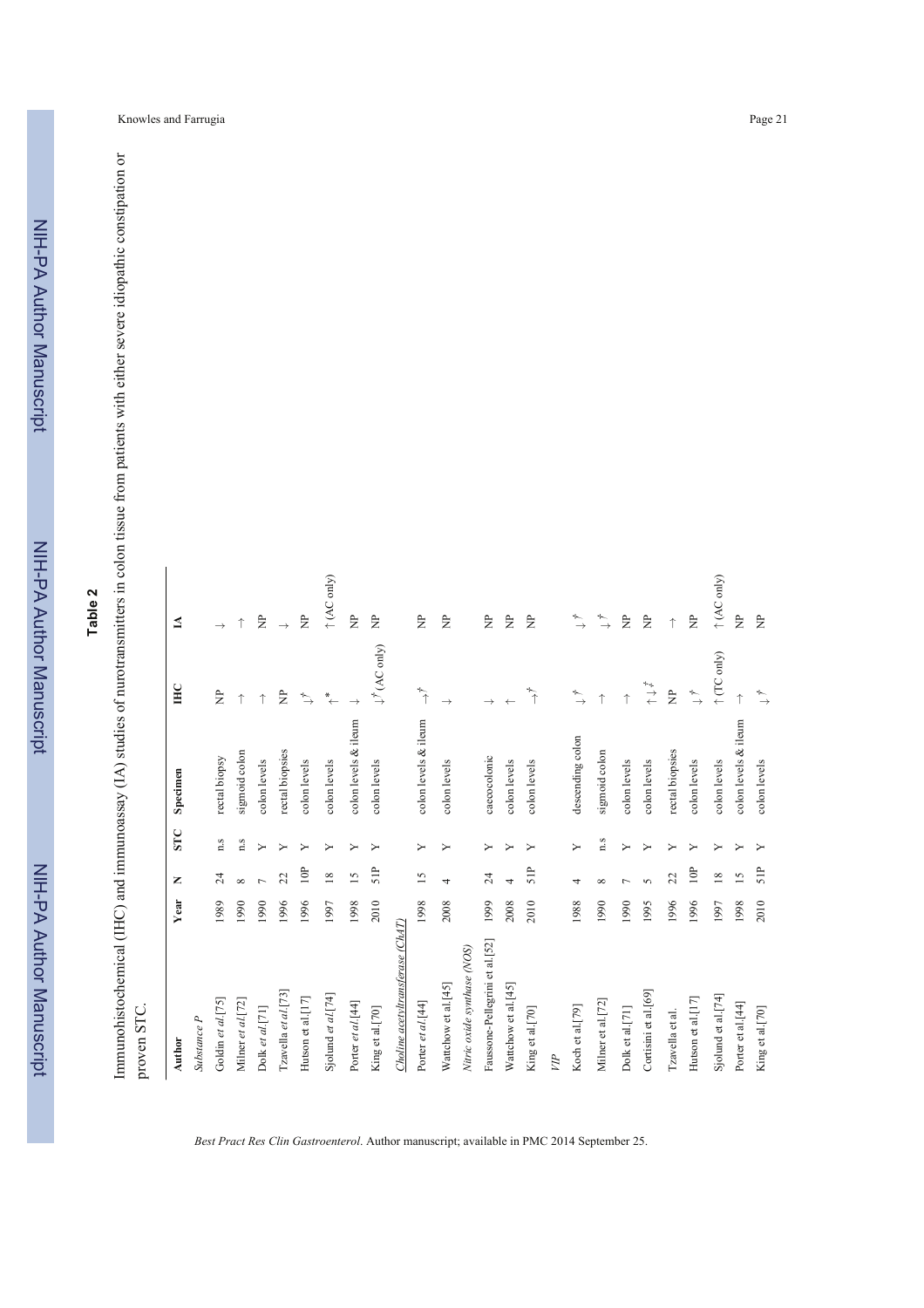NIH-PA Author Manuscript NIH-PA Author Manuscript

| Author                                                                                  | Year | Z               | STC | Specimen             | HC                         |                            |
|-----------------------------------------------------------------------------------------|------|-----------------|-----|----------------------|----------------------------|----------------------------|
| <b>ZdN</b>                                                                              |      |                 |     |                      |                            |                            |
| Milner et al.[72]                                                                       | 1990 | ∞               | 1.5 | sigmoid colon        | $\uparrow$                 | $\uparrow$                 |
| Dolk et al.[71]                                                                         | 1990 |                 | Σ   | colon levels         | ↑                          | È                          |
| Sjolund et al.[74]                                                                      | 1997 | $\frac{8}{18}$  | ≻   | colon levels         | $\stackrel{*}{\leftarrow}$ | È                          |
| Porter et al.[44]                                                                       | 1998 | $\overline{15}$ | ≻   | colon levels & ileum | ↑                          | È                          |
| 5 hydroxy-tryptamine (5HT)                                                              |      |                 |     |                      |                            |                            |
| Dolk et al.[71]                                                                         | 1990 | Γ               |     | colon levels         | $\uparrow$                 | È                          |
| Lincoln et al.[80]                                                                      | 1990 |                 |     | sigmoid colon        | $\uparrow$                 | $\stackrel{+}{\leftarrow}$ |
| Sjolund et al.[74]                                                                      | 1997 | $\frac{8}{2}$   | ≻   | colon levels         | $\frac{g}{f}$              | È                          |
| Key: n.s: not stated, NP: not performed, AC: ascending colon, TC: transverse colon,     |      |                 |     |                      |                            |                            |
| : descending colonic myenteric plexus only,                                             |      |                 |     |                      |                            |                            |
| $\dot{\mathcal{T}}$ : changes in muscularis propria (fibres or assay levels),           |      |                 |     |                      |                            |                            |
| $\stackrel{\star}{\tau}$ ; decreased in myenteric plexus, increased in circular muscle, |      |                 |     |                      |                            |                            |
| $\stackrel{\$}{\!}$ : endothelial cells of mucosa of descending colon only.             |      |                 |     |                      |                            |                            |